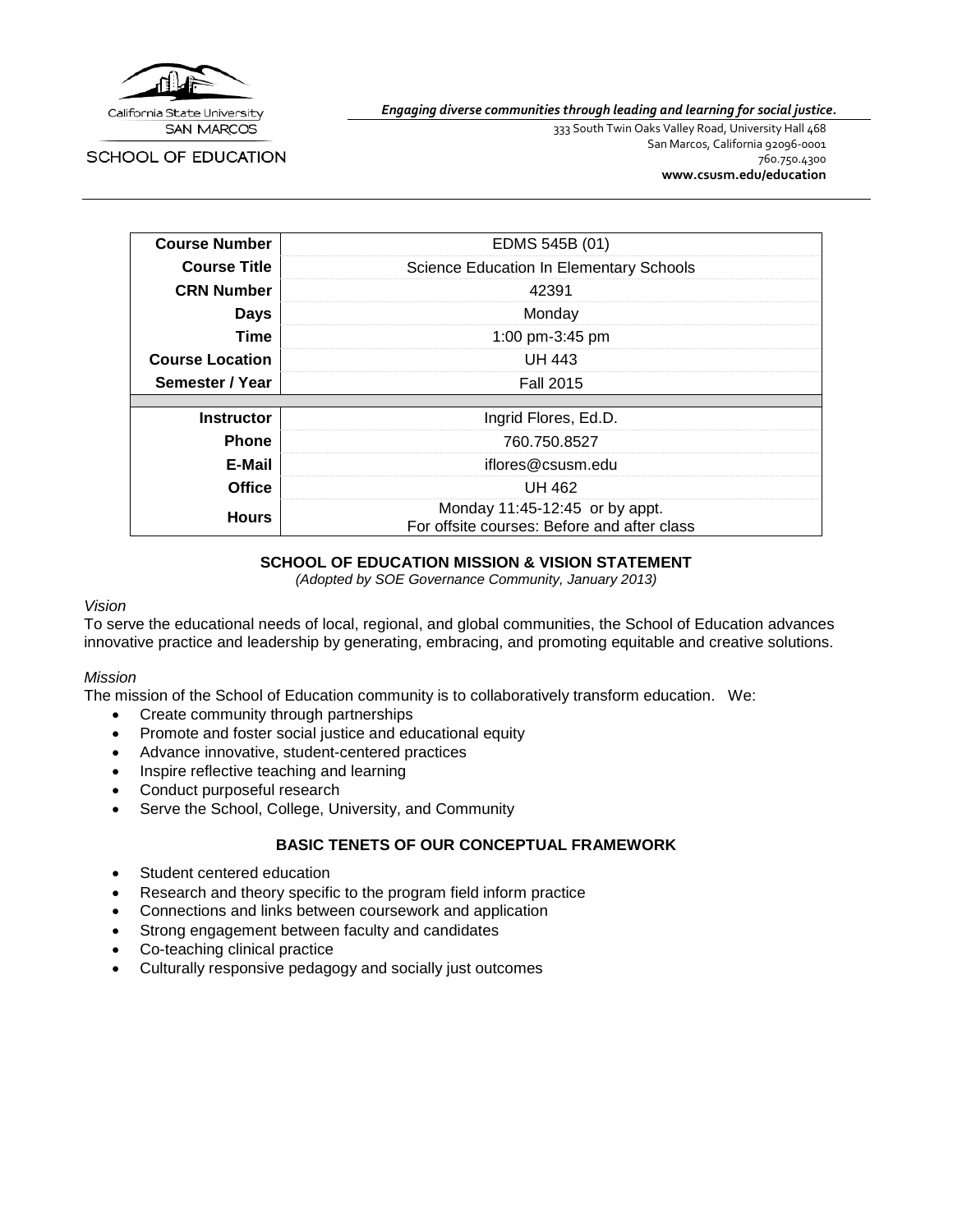# **TABLE OF CONTENTS**

| 3. Next Generation Science Standards (NGSS) and Health Education Standards Activity - 10% 10 |      |
|----------------------------------------------------------------------------------------------|------|
|                                                                                              |      |
| 5. Discrepant Event Reflection Paper -Based on working with Children (Individual) - 5%  13   |      |
|                                                                                              | . 14 |
|                                                                                              |      |
|                                                                                              |      |
| RESOURCES THAT CAN HELP IN YOUR LEARNING OF SCIENCE CONTENT AND METHODS  15                  |      |
|                                                                                              |      |
|                                                                                              |      |
|                                                                                              |      |
|                                                                                              |      |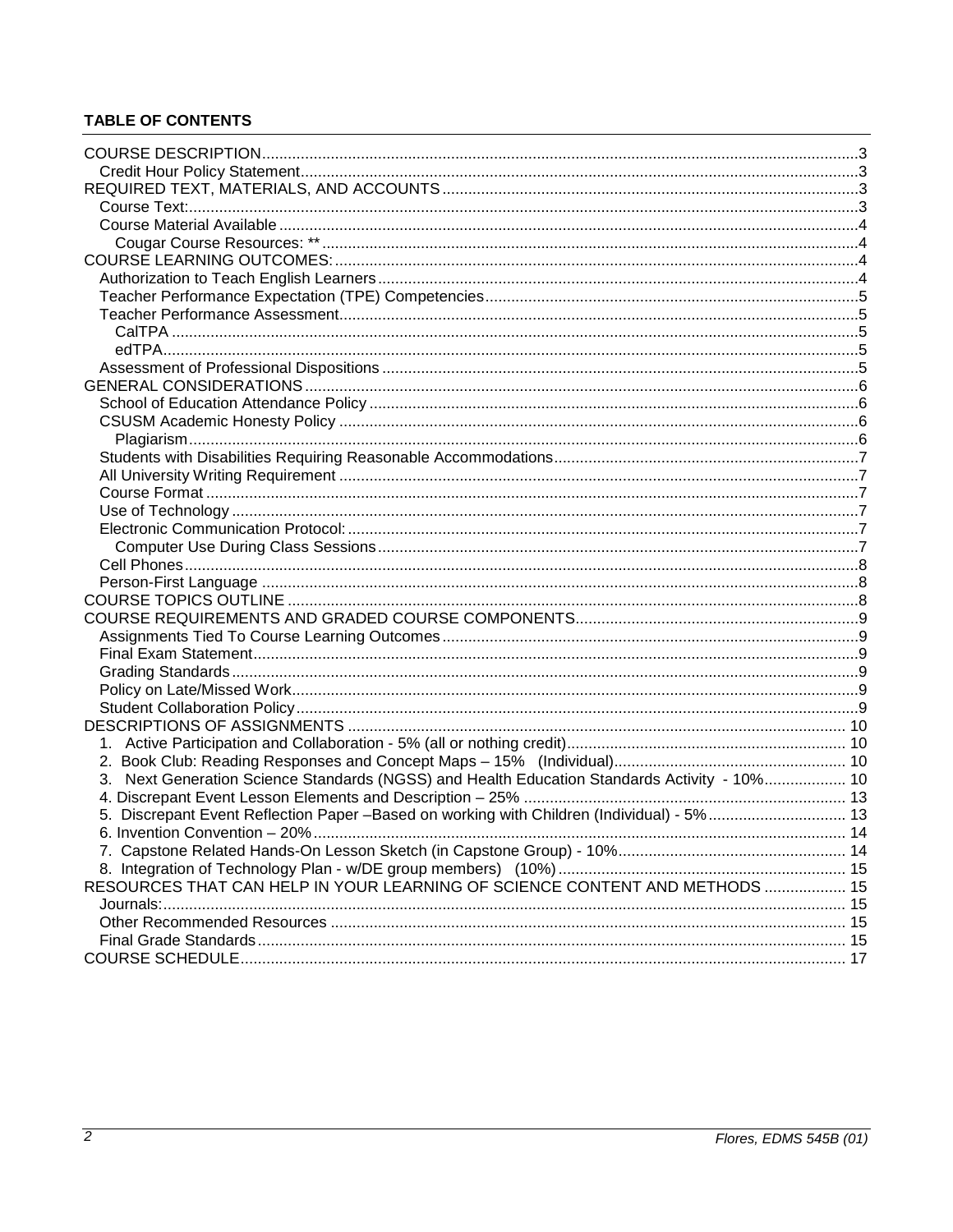### **COURSE DESCRIPTION**

<span id="page-2-0"></span>This course focuses on inquiry teaching to include: the Learning Cycle model, science process skills, science themes, scientific attitudes and habits of mind, and methods to involve all children in hands-on lessons. Emphasis is placed on instructional strategies, authentic assessments, exemplary science kits and curricula, as well as on the use of technology in science teaching. Methods of cross-cultural language and academic development are integrated into the course. Enrollment restricted to students in the ICP.

**Course Prerequisite:** Admission to the Multiple Subject Credential Program

#### <span id="page-2-1"></span>**Credit Hour Policy Statement**

For each hour of classroom time spent in learning in this course, each teacher candidate is expected to spend at least 2 hours of learning outside of the classroom. Examples of outside learning are text readings and reading responses, lesson planning, working on course assignments, and practice teaching with students.

#### **REQUIRED TEXT, MATERIALS, AND ACCOUNTS**

# <span id="page-2-3"></span><span id="page-2-2"></span>**Course Text:**

Friedl, A.E. & Koontz, T.Y. (2005). *Teaching Science to Children: An Inquiry Approach, 6th Ed.* NY: McGraw-Hill. ISBN: 0-07-256395-8

| <b>Class</b>                                              | <b>Chapter</b> | Weekly Schedule of Text Readings from Teaching Science to  |  |
|-----------------------------------------------------------|----------------|------------------------------------------------------------|--|
| <b>Session/Date</b>                                       | No.            | <b>Children: An Inquiry Approach</b>                       |  |
|                                                           |                |                                                            |  |
| 8/31/2015                                                 | 1              | The Methods                                                |  |
|                                                           | 2              | Teaching Science to All Children                           |  |
|                                                           | 3              | Technology in the Science Classroom                        |  |
| 9/14/15                                                   |                | <b>Next Generation Science Standards</b>                   |  |
| 9/21/15                                                   | 4              | The Characteristics of Matter                              |  |
|                                                           | 5              | <b>Teaching Children About Heat Energy</b>                 |  |
|                                                           | 6              | <b>Teaching Children About Magnetism</b>                   |  |
| 9/28/15                                                   | $\overline{7}$ | Teaching Children About Static and Current Electricity     |  |
|                                                           | 8              | <b>Teaching Children About Sound</b>                       |  |
|                                                           | 9              | Teaching Children About Light Lenses and Color             |  |
| 10/05/15<br>10<br>Teaching Children About Simple Machines |                |                                                            |  |
|                                                           | 11             | Teaching Children About Air, Air Pressure and Flight       |  |
|                                                           | 12             | Teaching Children About Weather and Climate                |  |
| 10/12/15                                                  | 13             | <b>Teaching Children About Space Science</b>               |  |
|                                                           | 14             | Teaching Children About the Sun Moon and Stars             |  |
|                                                           | 15             | Teaching Children About the Earth (Geology)                |  |
| 10/19/15                                                  | 16             | Teaching Children About the Oceans                         |  |
|                                                           | 17             | Teaching Children About Energy, Environment and Pollution  |  |
|                                                           | 18             | Teaching Children About the Plant and Fungi Kingdom        |  |
|                                                           |                |                                                            |  |
| 10/26/15                                                  | 19             | Teaching Children About the Animal Kingdom                 |  |
|                                                           | 20             | Teaching Children About Nutrition and Health               |  |
|                                                           | 21             | Teaching Children About Fitness: Heart, Lungs, and Muscles |  |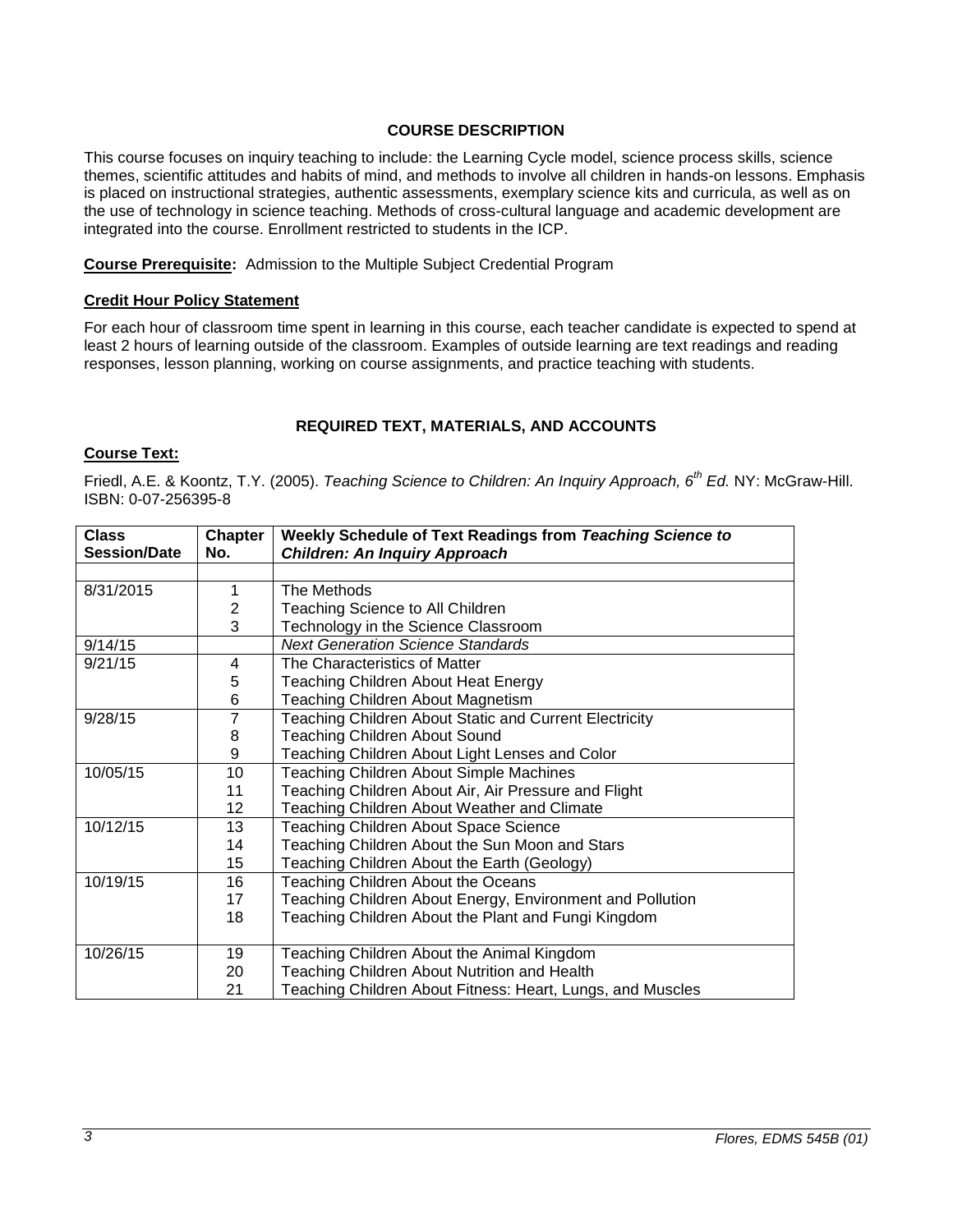### <span id="page-3-1"></span><span id="page-3-0"></span>**Course Material Available**

#### **Cougar Course Resources: \*\***

*A Framework for K-12 Science Education: Practices, Cross-Cutting Concepts, and Core Ideas.* Available at: *<http://www.nextgenscience.org/framework-k%E2%80%9312-science-education> Next Generation Science Standards* (Achieve, 2013). Available at:<http://www.nextgenscience.org/> *Next Generation Science Standards for California Public Schools, K-12*. Available at: <http://www.cde.ca.gov/pd/ca/sc/ngssstandards.asp>

*Health Education Content Standards for California Public Schools K-12. (*2008).Sacramento: California Dept. of Education. Available at: <http://www.cde.ca.gov/be/st/ss/documents/healthstandmar08.pdf>

**\*\*** If the hyperlinks do not open a document, copy and paste the URL into a browser. *Other handouts (assignments guidelines and rubrics) and resources will be distributed in class and through the Moodle course site.*

#### **COURSE LEARNING OUTCOMES:**

<span id="page-3-2"></span>After successful completion of this course, students will be able to:

- 1. Demonstrate proficiency with inquiry skills of observing, measuring, inferring, classifying, predicting, verifying predictions, hypothesizing, isolating variables, interpreting data, and experimenting.
- 2. Identify and use exemplary materials (technology and technology resources, curriculum, science programs, textbooks, equipment, ancillary materials) appropriate for K-8 school children.
- 3. Demonstrate knowledge, understanding, and use of the *Framework for K-12 Science Education* and the *Next Generation Science Standards*.
- 4. Demonstrate an understanding of the physical, earth, and life science concepts included in the *Next Generation Science Standards* by designing science lessons to teach the concepts.
- 5. Demonstrate an understanding of the Health Education Standards for California Public Schools and their connection/application to science content standards.
- 6. Plan, teach, and videotape a lesson focusing on a discrepant event in science.
- 7. Apply the Learning Cycle model of instruction as it relates to teaching science in a contemporary manner.
- 8. Identify and use simulation tools and demonstrate the use of technology to enhance elementary science teaching and learning.
- 9. Demonstrate confidence in leading and performing investigations designed to teach science concepts, science process skills, and scientific attitudes.
- 10. Effectively use authentic methods of assessment to evaluate learning of science concepts and processes.
- 11. Practice strategies to include all students in science (linguistically and culturally diverse, students with disabilities and other students with special needs).
- 12. Use reflection as a tool to increase conceptual understanding of science concepts and the ability to improve teaching.

# <span id="page-3-3"></span>**Authorization to Teach English Learners**

This credential program has been specifically designed to prepare teachers for the diversity of languages often encountered in California public school classrooms. The authorization to teach English learners is met through the infusion of content and experiences within the credential program, as well as additional coursework. Candidates successfully completing this program receive a credential with authorization to teach English learners. *(Approved by CCTC in SB 2042 Program Standards, August 02)*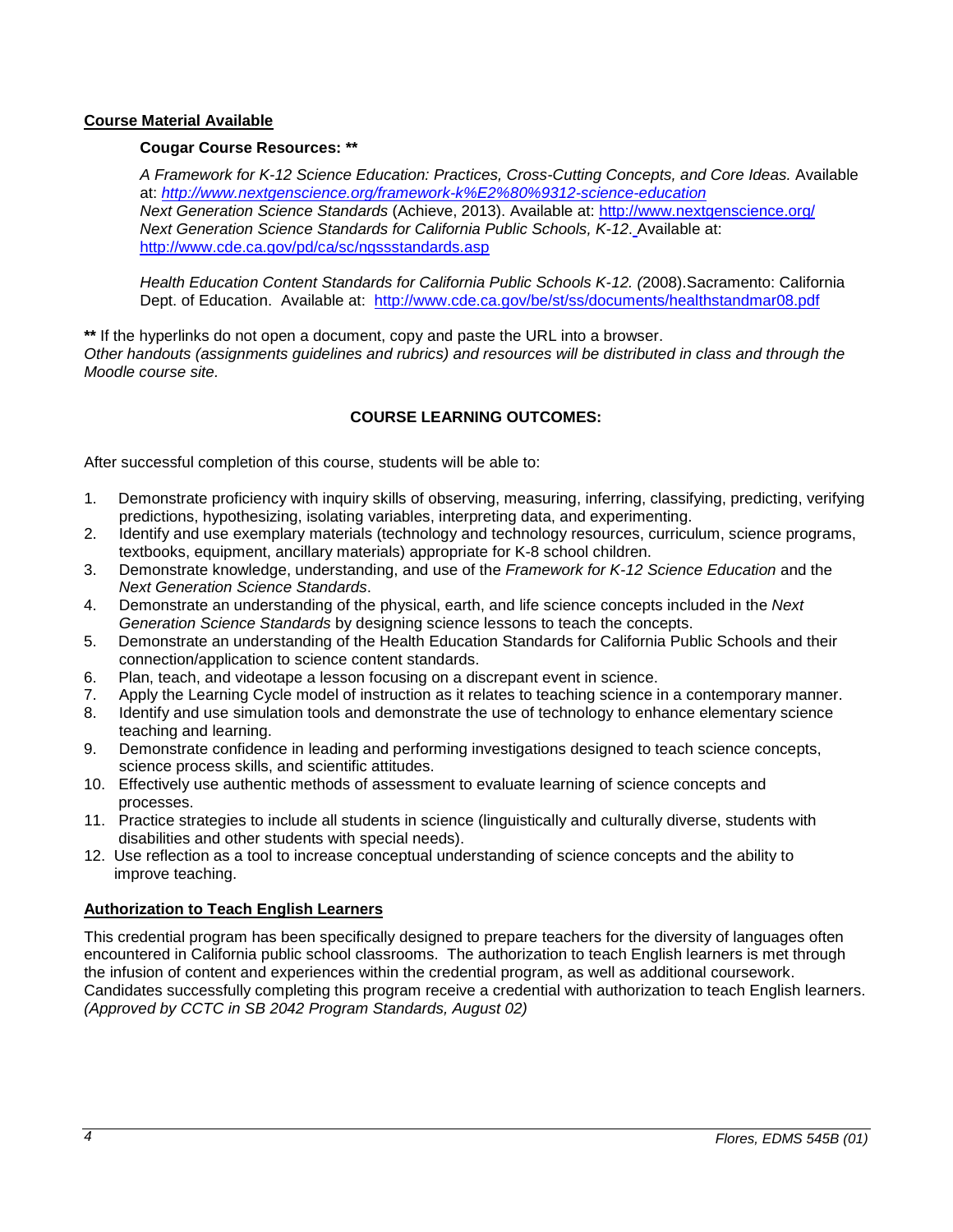# <span id="page-4-0"></span>**Teacher Performance Expectation (TPE) Competencies**

The course objectives, assignments, and assessments have been aligned with the CTC standards for the Multiple Subject Credential. This course is designed to help teachers seeking a California teaching credential to develop the skills, knowledge, and attitudes necessary to assist schools and district in implementing effective programs for all students. The successful candidate will be able to merge theory and practice in order to realize a comprehensive and extensive educational program for all students. You will be required to formally address the following TPEs in this course:

### **TPE Primary Emphases in EDMS 545B**:

- TPE 1a-Subject Specific Pedagogical Skills for MS Teaching Assignments (Science)
- TPE 5-Student Engagement

# **TPE Secondary Emphases in EDMS 545B**:

- TPE 4-Making Content Accessible TPE 7-Teaching English Learners
	-
- 
- TPE 9-Instructional Planning TPE 14-Educational Technology in Teaching and Learning

#### <span id="page-4-1"></span>**Teacher Performance Assessment**

Beginning July 1, 2008 all California credential candidates must successfully complete a state-approved Teacher Performance Assessment (TPA), as part of the credential program of preparation. During the 2015-16 academic year the CSUSM credential programs will use either the CalTPA (California Teacher Performance Assessment) or the edTPA (Educative Teacher Performance Assessment).

<span id="page-4-2"></span>Check with your program coordinator to determine which assessment is used for your credential program.

#### **CalTPA**

To assist with your successful completion of the CalTPA, a series of informational seminars are offered over the course of the program. TPA related questions and logistical concerns are to be addressed during the seminars. Your attendance to TPA seminars will greatly contribute to your success on the assessment. The CalTPA Candidate Handbook, TPA seminar schedule, and other TPA support materials may be found on the SOE website:

<http://www.csusm.edu/education/CalTPA/ProgramMaterialsTPA.html>

### <span id="page-4-3"></span>**edTPA**

Beginning in fall 2015, for newly entering initial candidates, the CSUSM assessment system is the edTPA. To assist with your successful completion of the edTPA, a capstone class is part of your curriculum. In this class edTPA related questions and logistical concerns are addressed. Additional support materials are available on the edTPA website: [http://www.edtpa.com/PageView.aspx?f=GEN\\_Candidates.html](http://www.edtpa.com/PageView.aspx?f=GEN_Candidates.html)

Additionally, to support your success in your credential program and with TPA, SOE classes use common

pedagogical language, lesson plans (lesson designs), and unit plans (unit designs).

# <span id="page-4-4"></span>**Assessment of Professional Dispositions**

Assessing a candidate's dispositions within a professional preparation program is recognition that teaching and working with learners of all ages requires not only specific content knowledge and pedagogical skills, but positive attitudes about multiple dimensions of the profession. The School of Education has identified six dispositions – social justice and equity, collaboration, critical thinking, professional ethics, reflective teaching and learning, and life-long learning—and developed an assessment rubric. For each dispositional element, there are three levels of performance - *unacceptable*, *initial target*, and *advanced target*. The description and rubric for the three levels of performance offer measurable behaviors and examples.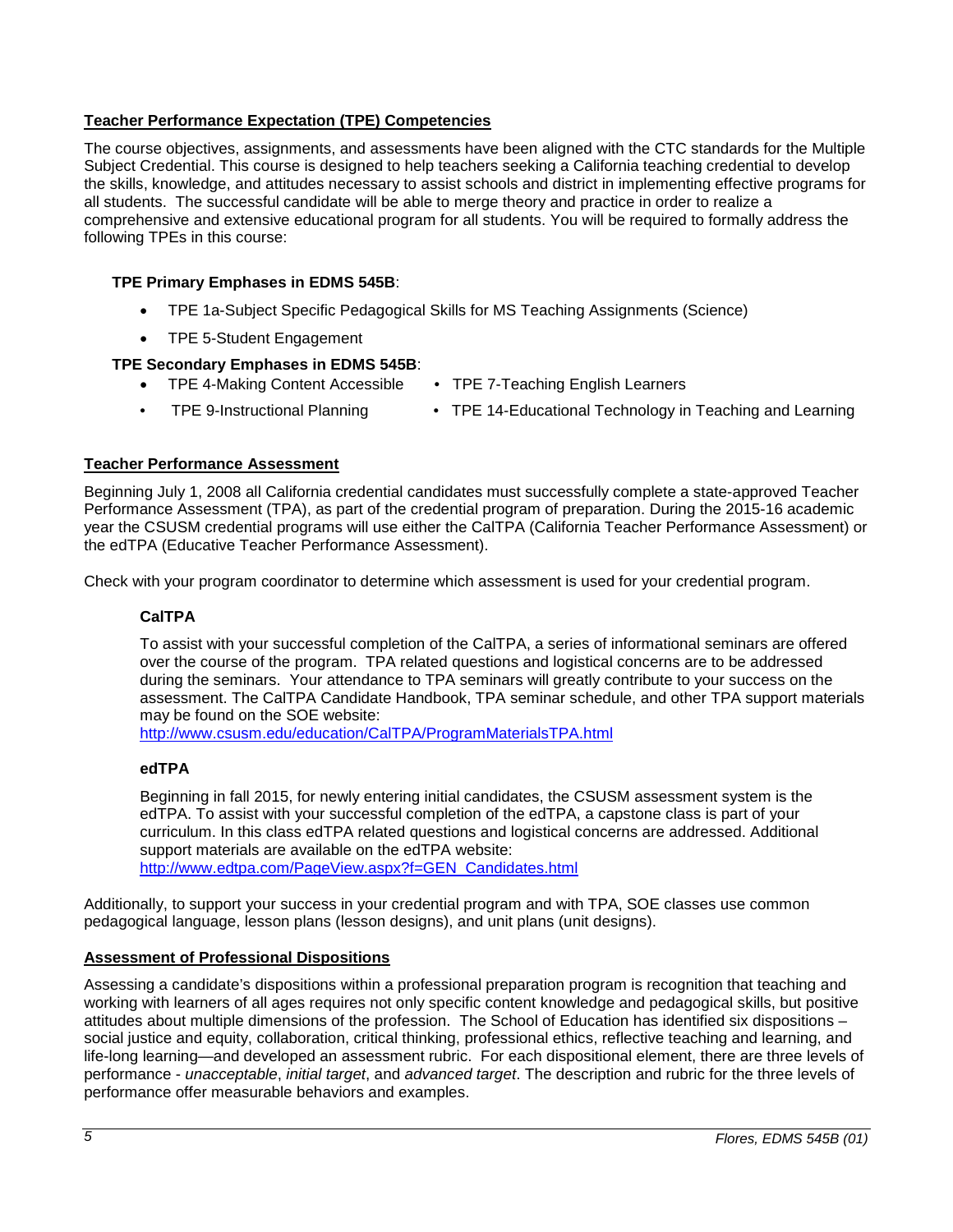The assessment is designed to provide candidates with ongoing feedback for their growth in professional dispositions and includes a self-assessment by the candidate. The dispositions and rubric are presented, explained and assessed in one or more designated courses in each program as well as in clinical practice. Based upon assessment feedback candidates will compose a reflection that becomes part of the candidate's Teaching Performance Expectation portfolio. Candidates are expected to meet the level of *initial target* during the program.

# **GENERAL CONSIDERATIONS**

# <span id="page-5-1"></span><span id="page-5-0"></span>**School of Education Attendance Policy**

Due to the dynamic and interactive nature of courses in the School of Education, all candidates are expected to attend all classes and participate actively. At a minimum, candidates must attend more than 80% of class time, or s/he may not receive a passing grade for the course at the discretion of the instructor. Individual instructors may adopt more stringent attendance requirements. Should the candidate have extenuating circumstances, s/he should contact the instructor as soon as possible. *(Adopted by the COE Governance Community, December, 1997).*

For this class, **if you are absent 2 class sessions, your highest possible grade is a "B". If you are absent 3 class sessions, your highest possible grade is a "C+". Late arrivals and early departures** will lower your course grade. For every two times that you are late and/or leave early, your course grade will be lowered by one letter grade. If you have an emergency, or very extenuating circumstances, please see the instructor to make arrangements accordingly. Absences do not change assignment due dates. If you find that you cannot attend class due to an emergency or very extenuating circumstances, please email any due assignments by the start of the class session it is due. NOTE: With few exceptions, late assignments will not be accepted.

# <span id="page-5-2"></span>**CSUSM Academic Honesty Policy**

Students will be expected to adhere to standards of academic honesty and integrity, as outlined in the Student Academic Honesty Policy. All assignments must be original work, clear and error-free. All ideas/material that are borrowed from other sources must have appropriate references to the original sources. Any quoted material should give credit to the source and be punctuated accordingly.

Academic Honesty and Integrity: Students are responsible for honest completion and representation of their work. Your course catalog details the ethical standards and penalties for infractions. There will be zero tolerance for infractions. If you believe there has been an infraction by someone in the class, please bring it to the instructor's attention. The instructor reserves the right to discipline any student for academic dishonesty, in accordance with the general rules and regulations of the university. Disciplinary action may include the lowering of grades and/or the assignment of a failing grade for an exam, assignment, or the class as a whole.

Incidents of Academic Dishonesty will be reported to the Dean of Students. Sanctions at the University level may include suspension or expulsion from the University.

Refer to the full Academic Honesty Policy at:

<span id="page-5-3"></span>[http://www.csusm.edu/policies/active/documents/Academic\\_Honesty\\_Policy.html](http://www.csusm.edu/policies/active/documents/Academic_Honesty_Policy.html)

# **Plagiarism**

As an educator, it is expected that each candidate will do his/her own work, and contribute equally to group projects and processes. Plagiarism or cheating is unacceptable under any circumstances. If you are in doubt about whether your work is paraphrased or plagiarized see the Plagiarism Prevention for Students website [http://library.csusm.edu/plagiarism/index.html.](http://library.csusm.edu/plagiarism/index.html) If there are questions about academic honesty, please consult the University catalog.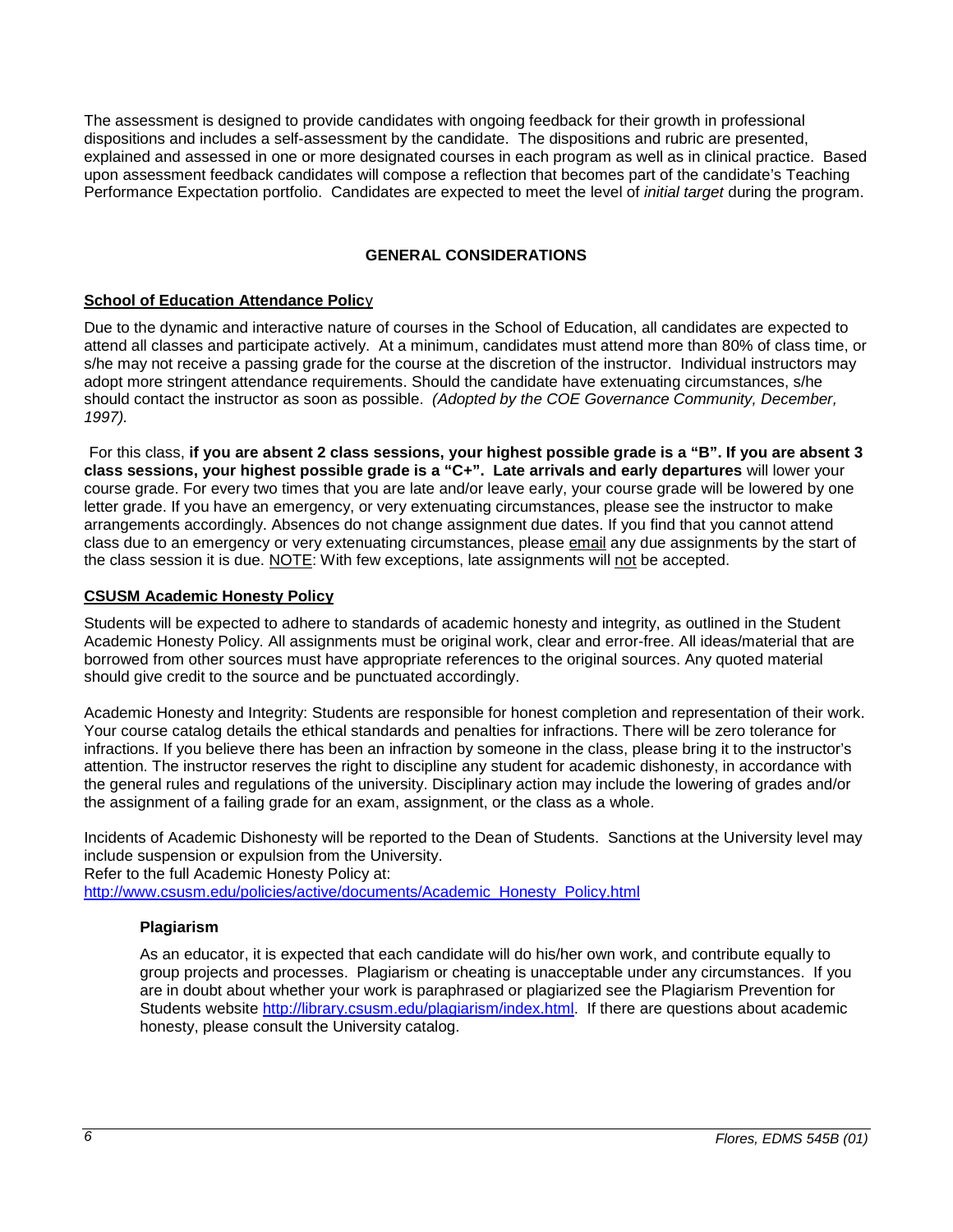# <span id="page-6-0"></span>**Students with Disabilities Requiring Reasonable Accommodations**

Candidates with disabilities who require reasonable accommodations must be approved for services by providing appropriate and recent documentation to the Office of Disabled Student Services (DSS). This office is located in Craven Hall 4300, and can be contacted by phone at (760) 750-4905, or TTY (760) 750-4909. Candidates authorized by DSS to receive reasonable accommodations should meet with their instructor during office hours or, in order to ensure confidentiality, in a more private setting.

# <span id="page-6-1"></span>**All University Writing Requirement**

In keeping with the All-University Writing Requirement, all courses must have a writing component of at least 2,500 words (approximately 10 pages), which will be administered in a variety of ways in this course including lesson plans, assessment assignments, course text reading responses, reflections, concept maps; and journal writings on authentic teaching experiences.

# <span id="page-6-2"></span>**Course Format**

Traditional face-to-face format

# <span id="page-6-3"></span>**Use of Technology**

Candidates are expected to demonstrate competency in the use of various forms of technology (i.e. word processing, electronic mail, Moodle, use of the Internet, and/or multimedia presentations). Specific requirements for course assignments with regard to technology are at the discretion of the instructor. Keep a digital copy of all assignments for use in your teaching portfolio. Some assignments will be submitted online and some will be submitted in hard copy as well. All assignments will be submitted online, and some will be submitted in hard copy as well. Details will be given in class.

#### You must use your campus e-mail account for this class. The best way to contact me is by e-mail.

# <span id="page-6-4"></span>**Electronic Communication Protocol:**

Electronic correspondence is a part of your professional interactions. If you need to contact the instructor, e-mail is often the easiest way to do so. It is my intention to respond to all received e-mails in a timely manner. Please be reminded that e-mail and on-line discussions are a very specific form of communication, with their own nuances and etiquette. For instance, electronic messages sent in all upper case (or lower case) letters, major typos, or slang, often communicate more than the sender originally intended. With that said, please be mindful of all e-mail and on-line discussion messages you send to your colleagues, to faculty members in the School of Education, or to persons within the greater educational community. All electronic messages should be crafted with professionalism and care.

Things to consider:

- Would I say in person what this electronic message specifically says?
- How could this message be misconstrued?
- Does this message represent my highest self?
- Am I sending this electronic message to avoid a face-to-face conversation?

In addition, if there is ever a concern with an electronic message sent to you, please talk with the author in person in order to correct any confusion.

# <span id="page-6-5"></span>**Computer Use During Class Sessions**

You are welcome to use a laptop computer in class (in fact, it is highly encouraged to bring your laptop to class for various activities and for researching) when working on class assignments, for example. However, you will need to save checking email or other personal computer use for time outside of class. Most students find it disruptive when they are focusing on class activities or listening to presentations and can hear keyboarding in the classroom. Please be considerate of your instructor and peers in this regard. It is greatly appreciated by all!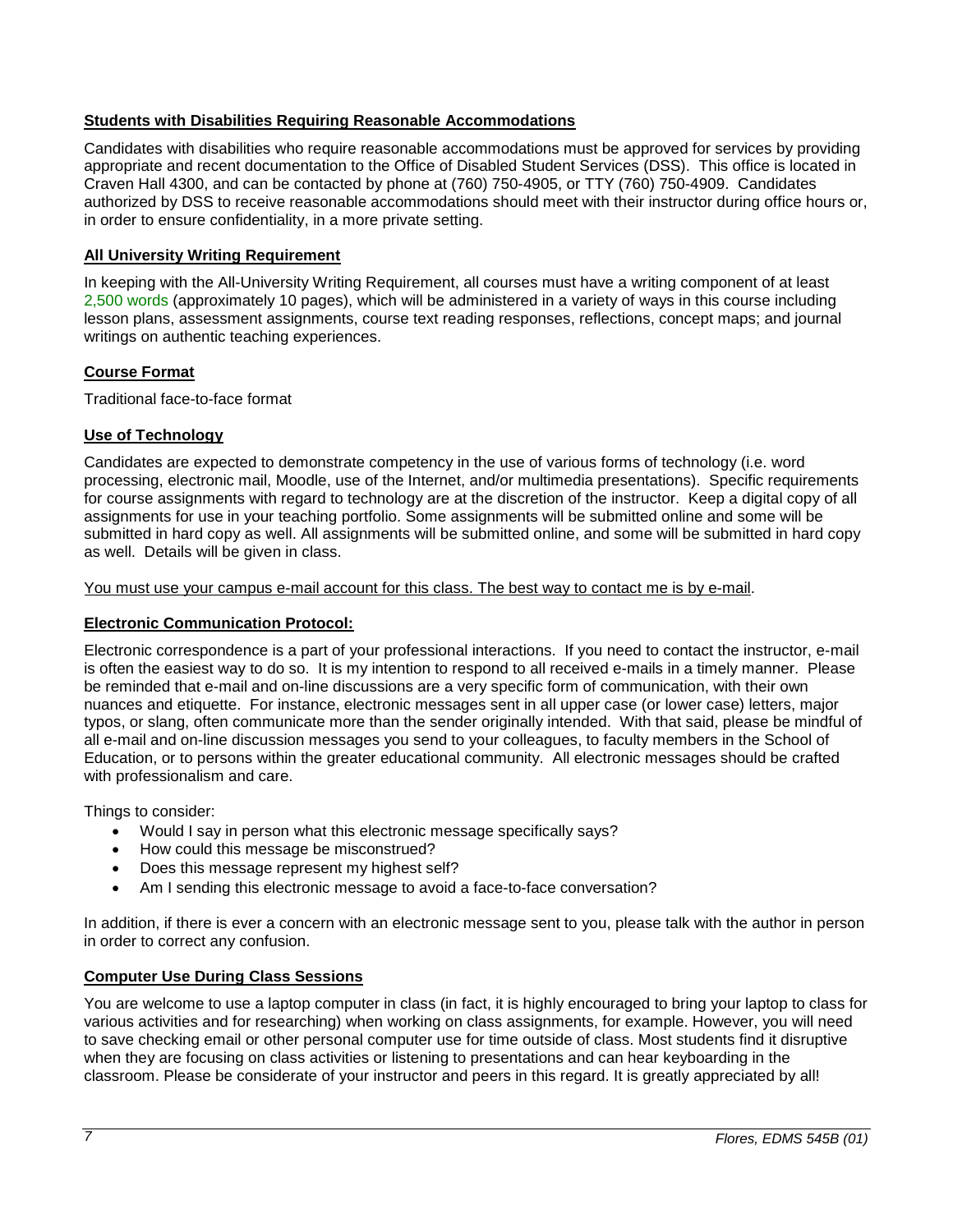# <span id="page-7-0"></span>**Cell Phones**

Please turn off your cell phone before the start of each class. In addition, there will be no texting during class. It is unprofessional for teachers to use their cell phone during meetings with peers or during professional development activities (our class is considered professional development!). Your consideration will be appreciated by peers.

### <span id="page-7-1"></span>**Person-First Language**

Use "person-first" language in all written and oral assignments and discussions (e.g., "student with autism" rather than "autistic student"). Disabilities are not persons and they do not define persons, so do not replace personnouns with disability-nouns. Further, emphasize the person, not the disability, by putting the person-noun first.

# **COURSE TOPICS OUTLINE**

- <span id="page-7-2"></span>• The Nature of Science
- Discrepant Events in Science Teaching
- The Learning Cycle Model of Teaching
- Learning Cycle Science Lesson Demonstrations
- Writing Objectives for Student Learning
- Developing Essential Questions for Teaching Science
- Writing Science Concept Definitions
- California Science Framework
- The *Next Generation Science Standards*
- SDAIE Strategies in Science: Teaching Science to English Learners
- Inclusion and Teaching Science to Students with Special Needs
- Differentiating Instruction and Assessment in Science
- Authentic Assessments in Science
- Infusing Writing Activities in Science Lessons
- Science Curriculum Kits and State Approved Texts
- Science Process Skills and Scientific Attitudes
- Current Issues in Science Education
- Infusing Technology Tools into Science Planning and Teaching
- Science Projects, Student Research, Science Fairs
- Safety in the Science Class
- Concept Mapping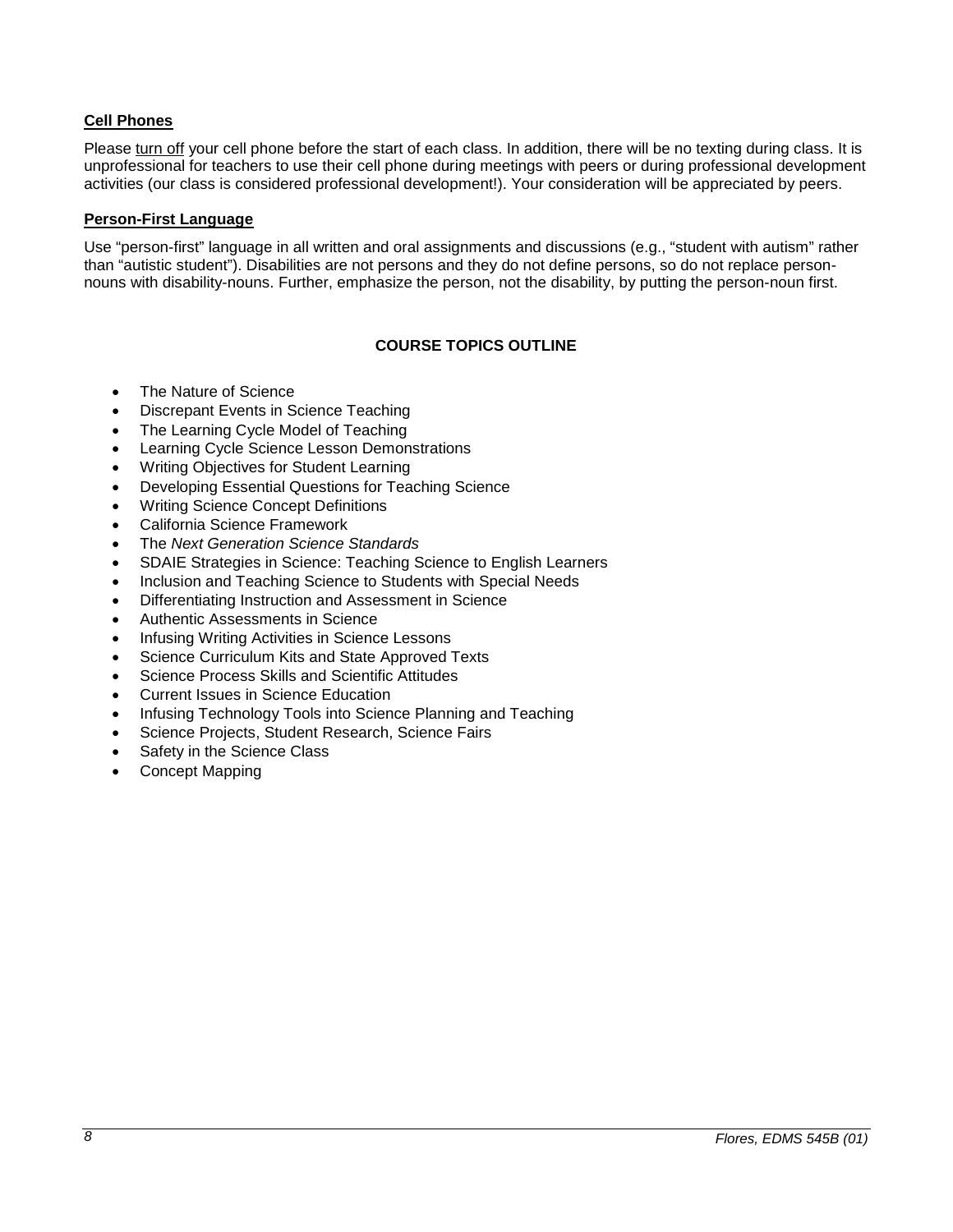# **COURSE REQUIREMENTS AND GRADED COURSE COMPONENTS**

# <span id="page-8-1"></span><span id="page-8-0"></span>**Assignments Tied To Course Learning Outcomes**

The following assignments contribute to the final, overall course grade. A weighted percentage (percentage scale) is given for each assignment. Each written assignment is expected to have a clear organizational presentation and be free of grammar, punctuation and spelling errors. There will be a reduction in points for the above mentioned errors. Late assignments are not accepted. Prepare carefully for class, and be ready to discuss readings and assignments thoughtfully. Note Grading Standards and the Description of Exemplary Students on page 18 of this syllabus.

| 1. Active Participation and Collaboration (all or nothing credit given)                  | <b>Possible Points</b><br>5 pts. | % of Total Course Grade<br>5% |
|------------------------------------------------------------------------------------------|----------------------------------|-------------------------------|
| 2. Book Club: Reading Responses and Concept Maps - (Individual)                          | 60 pts.                          | 15%                           |
| 3. Next Generation Science and Health Standards Tasks and Presentation – (Indiv. & Grp). | 50 pts.                          | 10%                           |
| 4. Discrepant Event Lesson Plan, Presentation, & Videotape – (in pairs) 150 pts.         |                                  | 25%                           |
| 5. Discrepant Event Reflection Paper - Individual                                        | 5 pts.                           | 5%                            |
| 6. Invention Convention - (In pairs)                                                     | 150 pts.                         | 20%                           |
| 7. Capstone Related Hands-On Lesson Sketch (ID 381 Capstone group)                       | $10$ pts.                        | 10%                           |
| 8 Integration of Technology Plan (In pairs)                                              | 50 pts.                          | 10%                           |

**NOTE***: Each student is responsible for ensuring that assignments are submitted correctly and on time. Most assignments will be submitted in hard copy at the start of class (per course schedule), and some specific*  assignments will also be submitted electronically to Moodle as class resources. Keep a digital copy of all *assignments for your credential program electronic portfolio.*

# <span id="page-8-2"></span>**Final Exam Statement**

There is no final exam in this course.

# <span id="page-8-3"></span>**Grading Standards**

Total percentage of the course for each assignment is indicated in the list of assignments and in the assignment descriptions. A complete description of final grading standards is located on p. 14 of this syllabus

# <span id="page-8-4"></span>**Policy on Late/Missed Work**

Due to the interactive nature of the course and assignments that require timely preparation and planning, with very few exceptions, late assignments will not be accepted. Please contact the course instructor if there are extenuating circumstances that impede the completion of a course assignment by the DUE date.

#### <span id="page-8-5"></span>**Student Collaboration Policy**

Candidates will be required to work collaboratively on selected assignments and projects with classroom peers. The expectation for such collaborations is that each candidate will contribute equitably to the process and final product.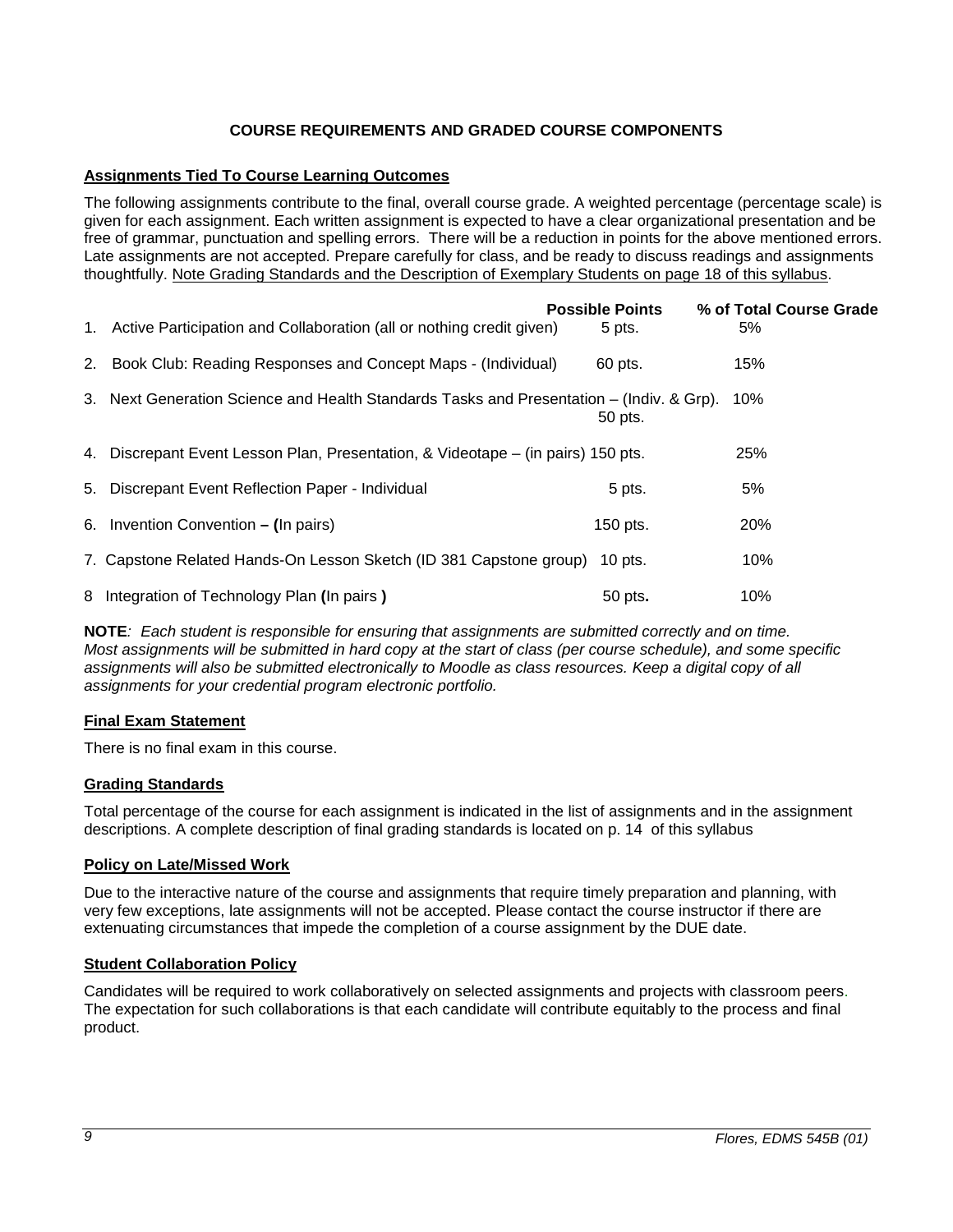# **DESCRIPTIONS OF ASSIGNMENTS**

# <span id="page-9-1"></span><span id="page-9-0"></span>**1. Active Participation and Collaboration - 5% (all or nothing credit)**

Teacher education is a professional preparation program and students will be expected to adhere to standards of dependability, professionalism, and academic honesty (refer to rubric attached to this syllabus).

Grading will include a component of "professional demeanor." Students will conduct themselves in ways that are generally expected of those who are entering the education profession, including the following:

- On-time arrival to all class sessions and attendance for the entire class period
- Advance preparation of readings and timely submission of assignments
- A **POSITIVE** attitude at **ALL** times
- Active participation in all class discussions and activities
- Respectful interactions and courteous language with the instructor and other students in all settings
- Carefully considered, culturally aware approaches to solution-finding

**Class Discussions and Participation:** Students will engage in active learning each class session, and will be expected to actively participate. You may loose points for lack of participation based on the following criteria:

- Do you participate in class discussions productively, sharing your knowledge and understandings?
- Do you interact productively with your peers, taking on a variety of roles (leader, follower, etc.)?
- Do you contribute appropriately to group work—do you "do your share"?
- Are you able to accept others' opinions?
- Are you supportive of others' ideas?
- Do you support your peers during their presentations?
- Can you monitor and adjust your participation to allow for others' ideas as well as your own to be heard?

# <span id="page-9-2"></span>**2. Book Club: Reading Responses and Concept Maps – 15% (Individual)**

You will be pre-assigned to a Book Club group in the first class session. Each week your pre-assigned group will decide which group member will read which of 3 text chapters: Each group member will:

i. Choose one chapter each week from the assigned readings and provide evidence of having read and understood the major content of the chosen chapter. You may choose to demonstrate your knowledge of ALL of the Big Ideas contained in the readings by preparing a graphic organizer, a concept map, a bulleted list, drawings, or another method of your choice. The complete list of choices is located in Moodle. Please ensure that all of the main ideas are included in your reading response, regardless of your choice of format. *Of the six total Reading Responses, THREE concept maps are required (your choice* of which 3 chapters).

**Note***: Do not include chapter science activities in your reading responses and concept maps*. Although very essential, these application activities bring the concepts to life and are intended to promote your understanding of science concepts.

ii. Engage in classroom activities that are designed for you to demonstrate your understanding of the text and other readings. You and your group members will each teach each other your chapter concepts during the **Book Club** sessions at the beginning of each class session. Please ensure that you are *well prepared* to teach your peers—they'll be depending on you! Please provide each of your group members with a hard copy of your chapter reading format.

# <span id="page-9-3"></span>**3. Next Generation Science Standards (NGSS) and Health Education Standards Activity - 10%**

 Purpose of the assignment: To provide an in-depth introduction to the NGSS as a framework and foundation for you to begin to create science curriculum in other course assignments.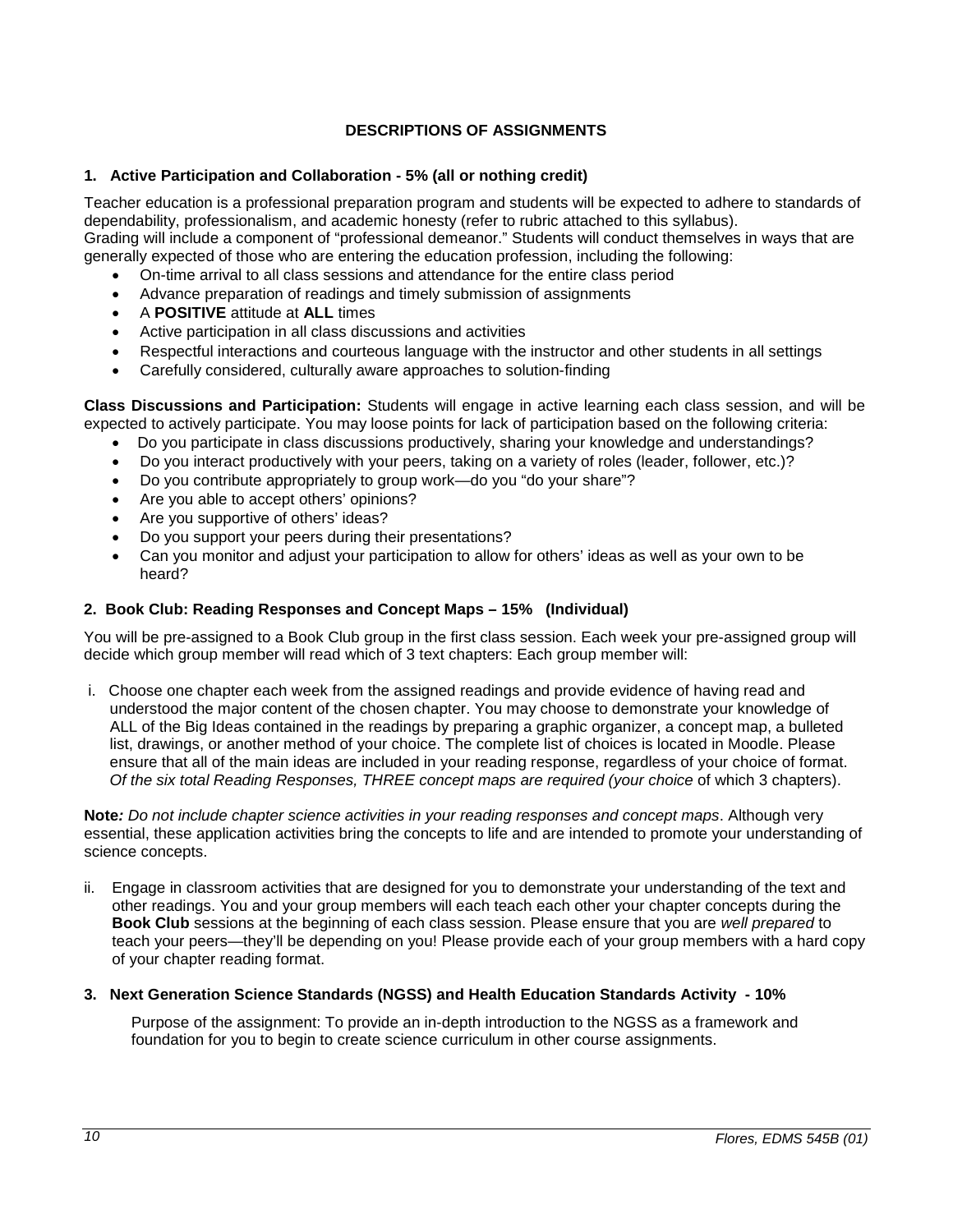#### **Task I A: Grade level Next Generation Science Standards Response: (Individual) – 25 pts.**

 Using the NGSS for your chosen grade level, pick ONE Performance Expectation (PE) from EACH standard. For each PE, come up with a brief description of an activity that children in that grade can do. You should end up with a standard, a PE, and a 3-4 sentence description of an activity. See examples on page 9 for what your sections should look like. Depending on the grade level, you might have fewer or more sections.

**NOTE:** *These must be HANDS-ON science activities, not Internet research or writing activities!!!*

#### **Task I B: Grade level Health Education Content Standards Response (Individual) – 5 pts.**

The Health Education Content Standards for California Public Schools are categorized into 8 Health Content Standards: Essential Health Concepts; Analyzing Health Influences; Assessing Valid Health Info; Interpersonal Communication; Decision Making; Goal Setting; Practicing Health Enhancing Behaviors; and Health Promotion. These 8 content standards are included in 6 Health Content Areas: Nutrition and Physical Activity; Growth, Development & Sexual Health; Injury Prevention and Safety; Alcohol, Tobacco, and Other Drugs; Mental, Emotional, and Social Health; and Personal and Community Health.

For the same grade level assigned to you for Task I A, you will select one Health Content Standard under one of the Health Content Areas and write an activity that students in that grade level can do. You should end up with one section for Health Education, which includes one Health Content area, one Health Content Standard, and a 3-4 sentence description of an activity that reflects both.

#### **Hard Copy due date: Class session 2. Upload your Task I A AND Task I B (as ONE document) to Moodle session 2.**

The complete write up for Tasks I A and I B should be no more than two pages. See page 9.

#### **Task II: Team lesson sketch (10 pts.), preparation, and presentation (10 pts.) – (in class with your team)** – **20 pts. total**

 Get together with your team. Look at the activities that were collectively written up for Task I A. Choose one activity. Then…

- As a team, word process a lesson sketch/description for the activity (with a lesson title, NGSS standard and Performance Expectation, learning objectives, an assessment plan, and a detailed description of the activity). Make sure you write out the standard and PE on which your lesson plan is based. Add the **group lesson sketch** to the group PPT below.
- As a team, come up with a brief overview of the NGSS Standards for your grade. Don't try to give us every single line of the standards. Summarize in such a way (use bullet points) that we see generally what students are supposed to learn in your grade level--the Big ideas. On a PPT, list the bulleted competencies indicated in the NGSS for your grade. Upload your group PPT to Moodle session 2.
- Each team member should also add to the group PPT his/her Health Content Standard/Health Content Area idea (i.e., Task I B)
- In about 12 minutes, present your lesson plan sketch and science standards overview to the class. Be prepared to explain why your lesson activity represents really good science for kids.

Your grade for this assignment will be based on the content and quality of your presentation, and on the level of collaboration with your team.

Hard Copy of Lesson Sketch due date: Class session 2: Upload the group lesson sketch done for Task II and the group PPT to Moodle session 2. **Note: One group member, place the group lesson sketch in your course folder with all team members' names on the lesson sketch. Sample Response to Assignment Tasks I A and I B**.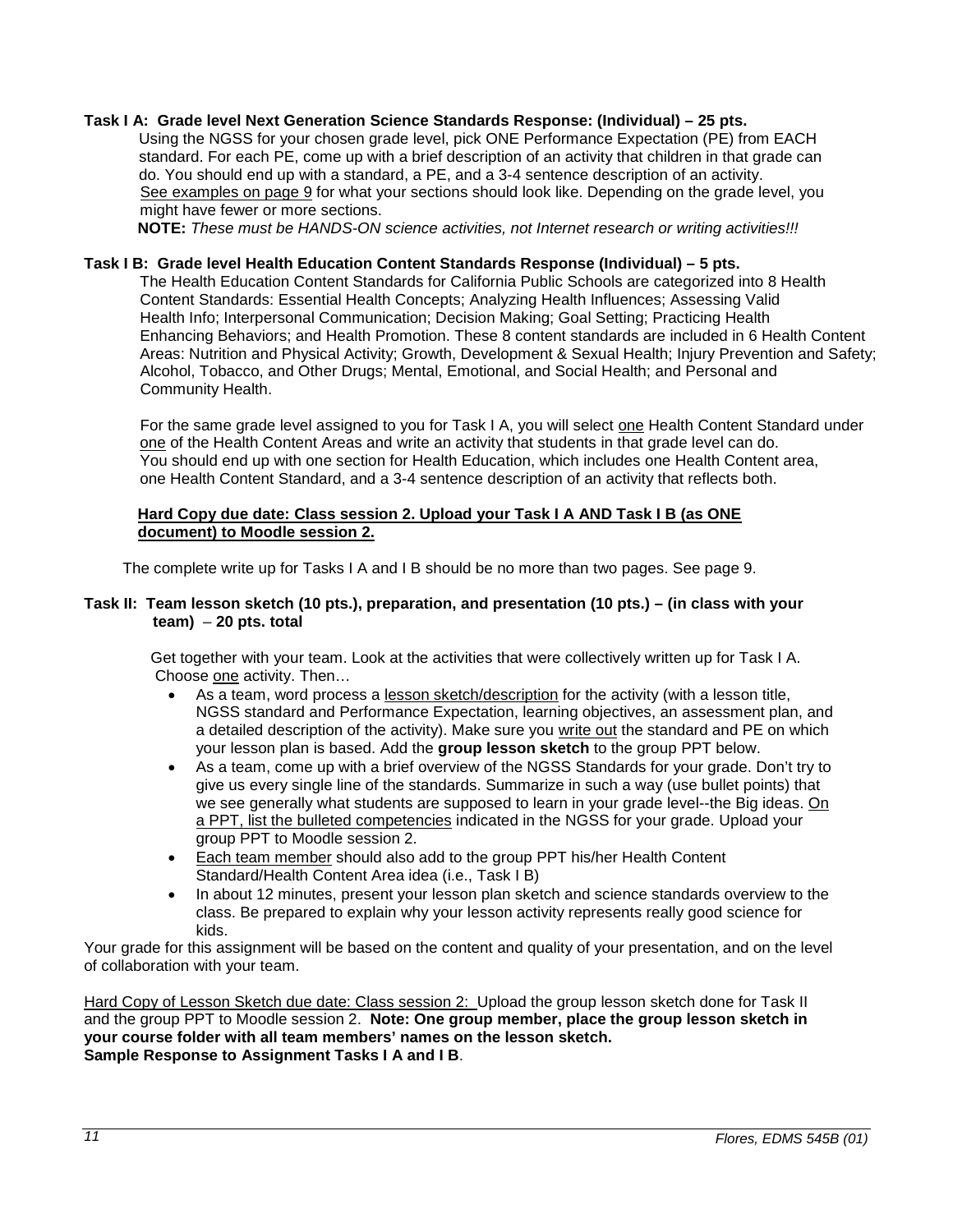# **Grade Four: Next Generation Science Standards**

Standard 4-PS3: Physical Science - Energy

Performance Expectation 4-PS3-4: Apply scientific ideas to design, test, and refine a device that converts energy from one form to another.

Activity:

Using one flashlight bulb, one insulated copper wire, and one D-battery, students will determine how to create a complete electrical circuit in order to light the bulb. Students will then use 3 insulated copper wires, one flashlight battery, a battery holder, one D-cell battery, and a brass brad inserted into a 3x5 note card to create a switch that turns the light bulb on and off.

Standard 4-PS4: Physical Science – Waves and Their Applications in Technologies for Information Transfer Performance Expectation 4-PS4-2: Develop a model to describe that light reflecting from objects and entering the eyes allows objects to be seen.

Activity

Using a prism and a flashlight, each student will separate the component colors of white light light through refraction by shining the flashlight through the prism onto a white surface (e.g., a white wall, a whiteboard) in the classroom. Using color paddles and a flashlight, student triads will explore how to produce white light.

Standard 4-LS1: From Molecules to Organisms: Structures and Processes Performance Expectation 4-LS1-1: Construct an argument that plants and animals have internal and external structures that function to support survival, growth, behavior, and reproduction. Activity

Using a fresh, white carnation flower placed overnight in a vase containing food coloring and water, students will use a scalpel to dissect the stem to reveal that the colored water was transported through the xylem to the flower through capillary action occurring from the roots to stem to flower.

#### Standard 4-ESS1: Earth's Place in the Universe

Performance Expectation 4-ESS1-1: Identify evidence from patterns in rock formations and fossils in rock layer to support an explanation for changes in a landscape over time.

Activity: How Do Geologists Study the Earth's Interior? The teacher will prepare 3 different colors of cake batter and layer the 3 colored batters (vary layers in each cupcake) in foil baking muffin cups. Drop in small pieces of seashells and dried plant leaves into one specific layer (vary each cupcake). Top each cupcake with frosting (after baking) to model soil. Each student will use a transparent plastic straw, a toothpick, and a piece of paper folded into 4 sections. One section is a prediction of what the inside of the cupcake might be. The remaining 3 sections are drawings of core samples using the straw cut to appropriate lengths.

# Standard 4-ESS2: Earth's Systems

Performance Expectation 4-ESS2-2: Analyze and interpret data from maps to describe patterns of Earth's features.

Activity: Using a foam mountain kit, students will construct a mountain and identify the base, peak, and elevation. Using each piece, students will first construct a topographic map and identify contour lines, the contour interval, and slope steepness. Students will then construct a mountain profile using the data generated from the topographic map.

Standard 4-ESS3: Earth and Human Activity

Performance Expectation 4-ESS3-2: Generate and compare multiple solutions to reduce the impacts of natural Earth

processes on humans.

Activity: Using 30 toothpicks and 30 mini-marshmallows, each student will construct an earthquake resistant structure using cubes and triangles that will be tested in a rectangular pie pan with solidified Jello**®**. Students may cut toothpicks in half to build their structure. The teacher will shake each pie pan using horizontal motions (gentle pressure, mid-pressure, violent pressure) to simulate horizontal movement of an earthquake.

Health Content Area: Nutrition and Physical Activity

Health Content Standard 1.8.N - Identify ways to increase and monitor physical activity*.*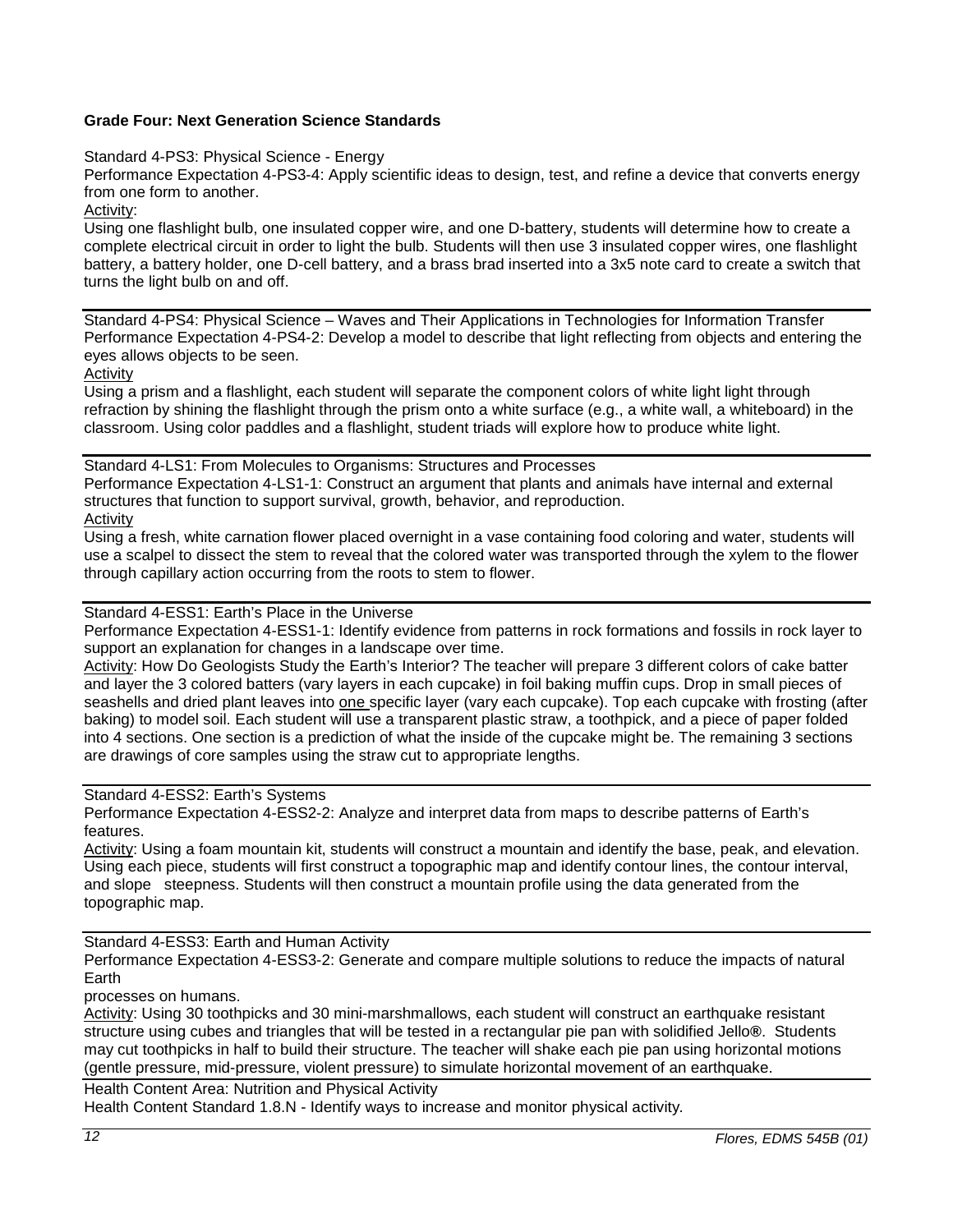# Activity

In pairs, students will take turns in a jump rope activity. Starting with 5 jumps and increasing the jumps by 5, they will observe and record the maximum number of jumps that their partner can comfortably complete.

#### <span id="page-12-0"></span>**4. Discrepant Event Lesson Elements and Description – 25%**

An attention getting, thought-provoking approach to initiate inquiry in science is through the use of **Discrepant Events (DE)**. Discrepant Events are phenomena that seem to run contrary to what we normally expect. The outcomes or results are very different from what we might think would happen or should be happening. A discrepant event puzzles the observer and leaves him/her at a loss to explain what has taken place, causing him or her to wonder why the event occurs as it did. Situations that are contrary to what a person expects cause him or her to wonder what is taking place, resulting in cognitive disequilibrium. Like a hard-boiled egg that can squeeze inside a narrow neck bottle, or observing water flowing upwards, these occurrences tend to move students from a state of cognitive equilibrium to a state of cognitive dissonance or disequilibrium.

In this assignment, you and a partner will plan, implement, and videotape a discrepant event to first practice with and videotape a student or small group of students of your choice and then present the activity to your cohort peers. **The complete and detailed guidelines for this assignment are located in the course Moodle. The DE Graphic Organizer template and the Discrepant Event Presentation and Lesson Rubric are located on the Moodle course.**

For your discrepant event, fill in the graphic organizer with the appropriate information in strong detail. One team member: Please upload the team's DE to the Moodle session corresponding to the date that you present your DE in our class.

*On the day of your DE presentation, please begin the lesson by turning in 1 hard copy of your completed Discrepant Event Lesson Template/Organizer and data sheets (if applicable) to me. NOTE: Please provide in stapled form—unstapled lessons will not be accepted.* 

#### **Provide the following information at the end of your DE document after the template:**

- a. Science Content Background**:** 1 page (1.5 line spacing) summary of the **science content background** that **teachers** need to know to effectively teach the lesson (goes beyond lesson content knowledge a teacher needs to know).
- b. **References:** Title, author, publisher, year of all resources consulted for lesson plan concepts ideas, and/or activities.

#### <span id="page-12-1"></span>**5. Discrepant Event Reflection Paper –Based on working with Children (Individual) - 5%**

- After you have done your discrepant event with a student or students AND videotaped the event, look at your notes and think about how it went. You may realize that your event needs to be modified before you do it with our class.
- Write a description of what happened, with special attention to what the child/children said and did. Analyze the child's/children's response: what portions of the event, and to what extent, did the child/children understand what was happening? Why or why not?
- *Be very specific and clear about what the child(ren) did, said, and how he/she/they responded to the DE activity. The reflection should be thorough, thoughtfully written, and detailed to receive full credit.*
- *Note: Do NOT turn in a DE Reflection if you did not videotape the DE teaching event. The video substantiates that you did, in fact, teach your team DE to a student or students. Please consider that this assignment is 10% of your course grade.*
- Due no later than session 13 of the course—no exception!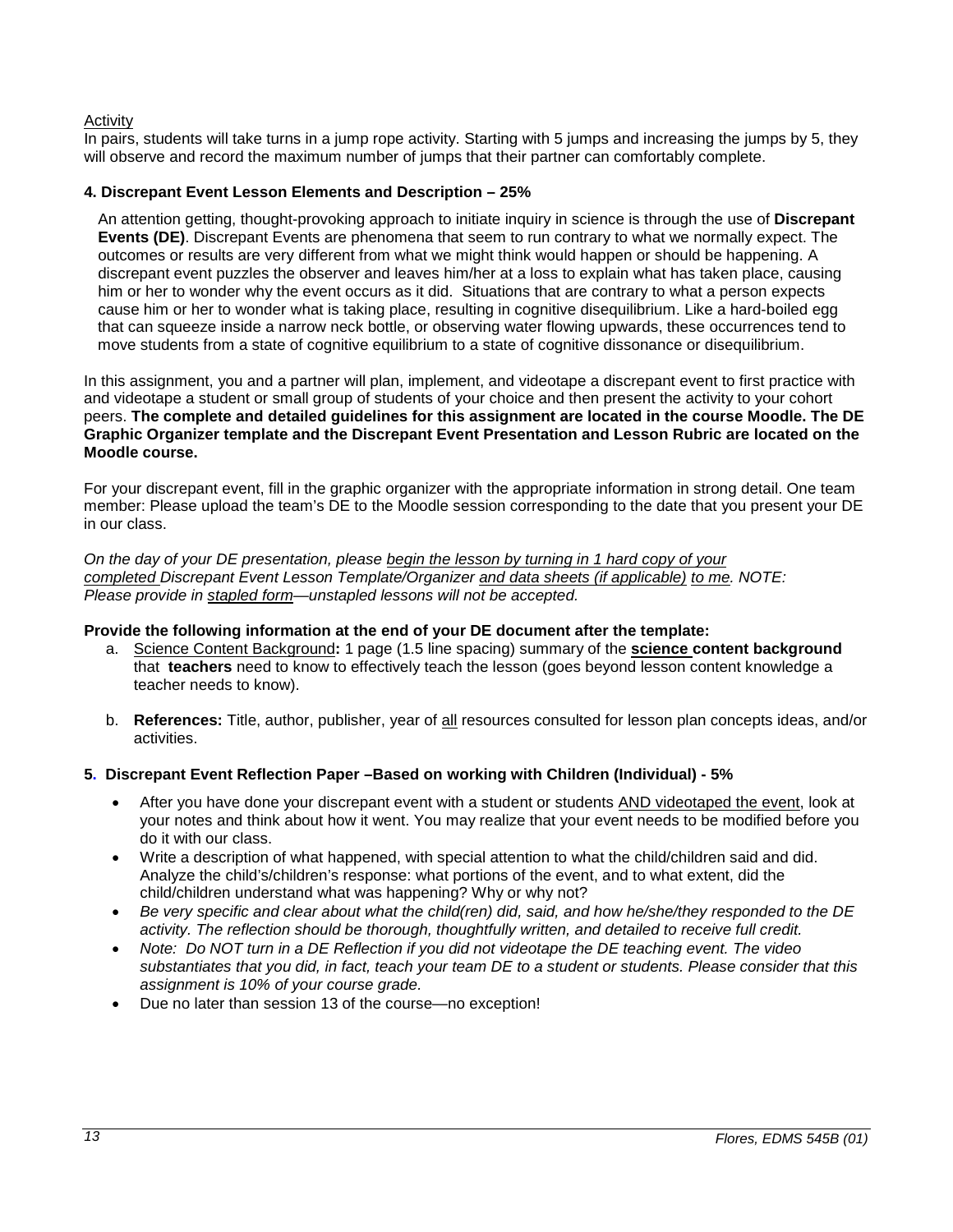#### <span id="page-13-0"></span>**6. Invention Convention – 20%**

Invention is a creative outgrowth of process science. Fostering the development of important science skills is an ongoing challenge. Students should be given opportunities to solve problems, think, creatively, experiment, and work with data throughout the school year. The Invention Convention is an event that gives students an opportunity to demonstrate these skills independently as they invent a new product or process. The Invention Convention can be a classroom, school, or district-wide science event. This science event is designed to encourage students to apply basic science skills in a creative, productive manner. Participants are encouraged to identify a need or to solve a problem by following the same steps and procedures that an inventor would follow in patenting an invention. Once a need or a problem has been identified, students are directed to use problem-solving and creative-thinking skills to invent a product or process that would fill the need or overcome the problem. Communication and research skills are also greatly enhanced throughout the invention procedure.

 In this assignment, you and a group of peers will collaboratively engage in the invention process to learn how to guide your own students' inventive skills. **Please access the complete assignment guidelines on the Moodle course site**.

# <span id="page-13-1"></span>**7. Capstone Related Hands-On Lesson Sketch (in Capstone Group) - 10%**

Purpose: To develop a science activity lesson appropriate for elementary students and which is connected to your ICP Capstone project for ID 381 (*Natural Science for Teachers*). The lesson should be an elementary level lesson that highlights the science topic on which your project is based (e.g., mechanical waves, gravity, thermodynamics, etc.). Your ID 381project is a college-level investigation, but the lesson/lesson activity should focus on *one* elementary or middle school grade level from K-8. Be sure you understand the concept you are emphasizing, and that you can explain it to young learners. The activity should be developmentally appropriate, student-centered, must include hands-on tasks, and should emphasize the particular science concept highlighted in your capstone. You will present the lesson and engage your peers in the capstone presentation (TBA by your ID 381 instructors)

The following is an abbreviated lesson plan template with the **Essential Elements** that must be included.

- 1. **Lesson title** Create a "catchy" title that will attract and motivate students to engage in your activities.
- 2. **Grade level:** For what grade level is your lesson developmentally appropriate?
- 3. **Content Area & Subject Matter** *(e.g., Electrical circuits, Physical Science)*
- 4.*Next Generation Science Standards and Performance Expectations* addressed in the lesson
- 5. **Science Concept(s)** you are teaching. Write it out in a complete sentence(s). Do not say, "The students will \_\_\_\_." (That is an objective, not a science concept.)

 *Example of science concept: Electricity is a form of energy generated by the flow of electrons through a conducting substance.* 

- *6.* **Time for Lesson:** How long will your lesson take from beginning to end?
- 7. **Essential Questions (EQs):** Ensure high order questions!

List at least two essential questions specific to the concept that you want students to be able answer during the lesson. What is it that students should be able to answer by having successfully participated in your lesson? These are based on the BIG Ideas (tied to the learning objectives) of your lesson to focus student learning and should be high order questions (see [Bloom's Taxonomy\)](http://www.odu.edu/educ/roverbau/Bloom/blooms_taxonomy.htm). EQs do not have to be in interrogatory form:

 *Example: Describe the difference between a closed circuit and a closed circuit. Example: Explain the difference between series and parallel wiring of batteries and bulbs*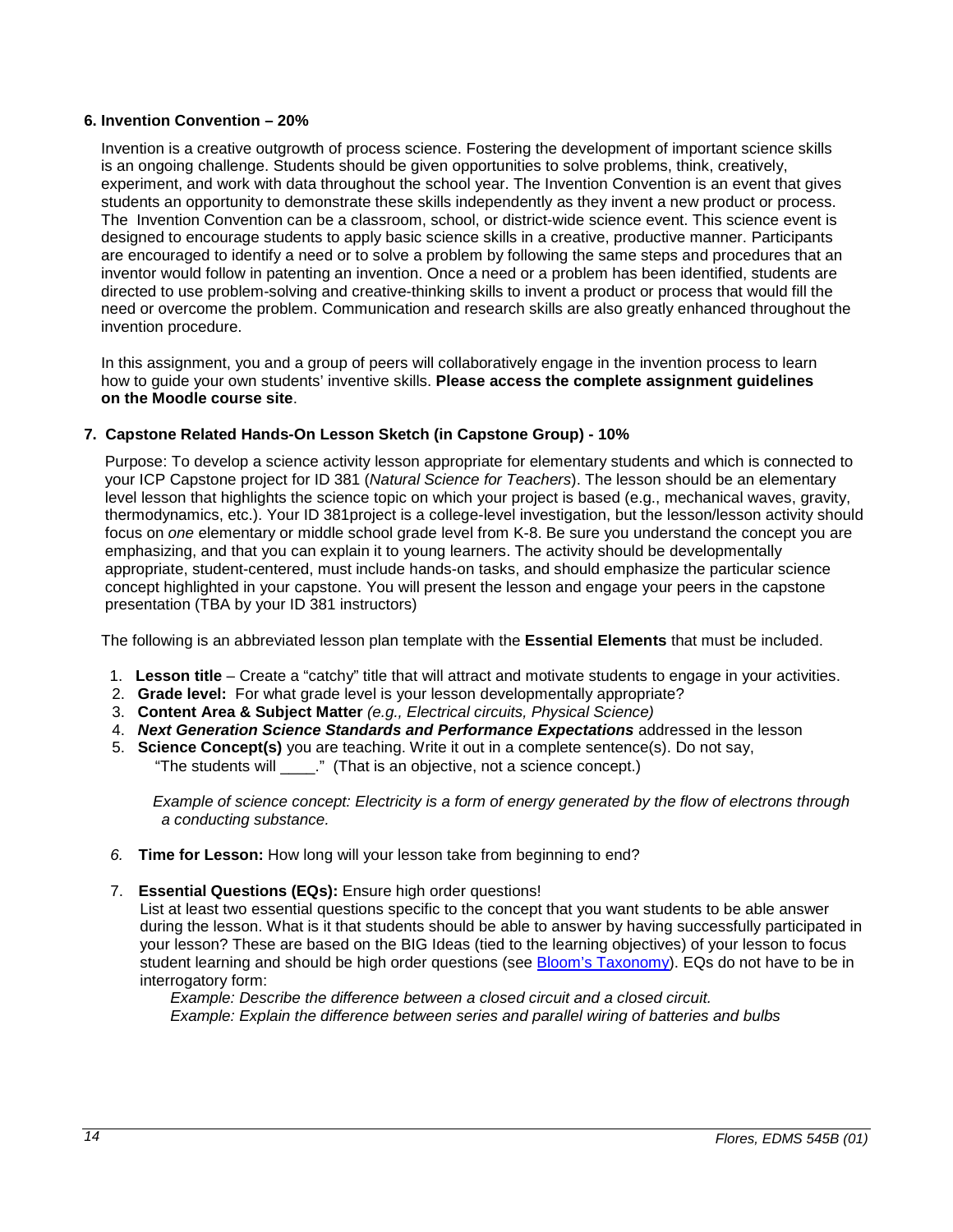- 8. **Learning objective(s) based on the content standards**: What do you want students to be able to do? Write in complete sentences. Use an action verb and explain how students will demonstrate their new knowledge and understanding.
	- Examples:

 "After successful completion of the lesson, the student will demonstrate understanding of \_\_\_\_\_\_\_\_\_\_\_ by \_\_\_\_\_\_\_\_\_\_\_\_\_\_\_\_\_\_\_\_."

Or, "After successful completion of the lesson, the student will be able to

*Example of learning objective: "Using two dry cells, four short pieces of insulated copper wire, and one 3 volt flashlight bulb, students will be able to accurately demonstrate series wiring and parallel wiring to light one* bulb after successful completion of the lesson."

*Example of learning objective: "*After successful completion of the lesson*, the student will be able to accurately demonstrate series wiring and parallel wiring to light two light bulbs by using two dry cells, four short pieces of insulated copper wire, and two 3-volt flashlight bulbs."*

- 9. **Materials and Resources** (what the teacher needs; what the students need including technology if applicable)
- 10. **Detailed description of the lesson activity**. Describe what the teacher does and what the students will do.
- 11. **Assessment Plan**: Description of the assessment plan to determine if your students have met the learning objectives of your lesson.
- 12. **References** used for the lesson. State references in APA 6<sup>th</sup> Ed: Author last name, author first initial. (year). *Title of book.* City, State: Publishing company

#### <span id="page-14-0"></span>**8. Integration of Technology Plan - w/DE group members) (10%)**

 You and your group members will plan a technology lesson to support the topic chosen for your Discrepant Event. More details will be given in class, and the assignment guidelines are located on Moodle.

### **RESOURCES THAT CAN HELP IN YOUR LEARNING OF SCIENCE CONTENT AND METHODS**

#### <span id="page-14-2"></span><span id="page-14-1"></span>**Journals:**

Science Scope Physics Teacher<br>
Science and Children The Science Teacher<br>
Science Education School Science and Math<br>
Physics Teacher Journal of Chemical Education<br>
Iournal of Research in Science<br>
Journal of Research in Scie Science and Children The Science Teacher<br>Science Education School Science and Math Science and Math<br>American Biology Teacher<br>Journalise School Science and Mathematics

Innovations in Science & Technology Education<br>Journal of Research in Science Teaching

#### <span id="page-14-3"></span>**Other Recommended Resources**

Great Explorations in Math & Science (G.E.M.S.) Lawrence Hall of Science.<http://www.lhs.berkeley.edu/GEMS/>

Activities Integrating Math and Science. Aims Education Foundation. <http://www.aimsedu.org/>

#### <span id="page-14-4"></span>**Final Grade Standards**

| $A = 93-100$    | $B = 83 - 86$   | $C = 73-76$ F = 0-59 |
|-----------------|-----------------|----------------------|
| $A - = 90 - 92$ | $B - 80 - 82$   | $C_{\tau}$ = 70-72   |
| $B+ = 87-89$    | $C_{+}$ = 77-79 | $D = 60 - 69$        |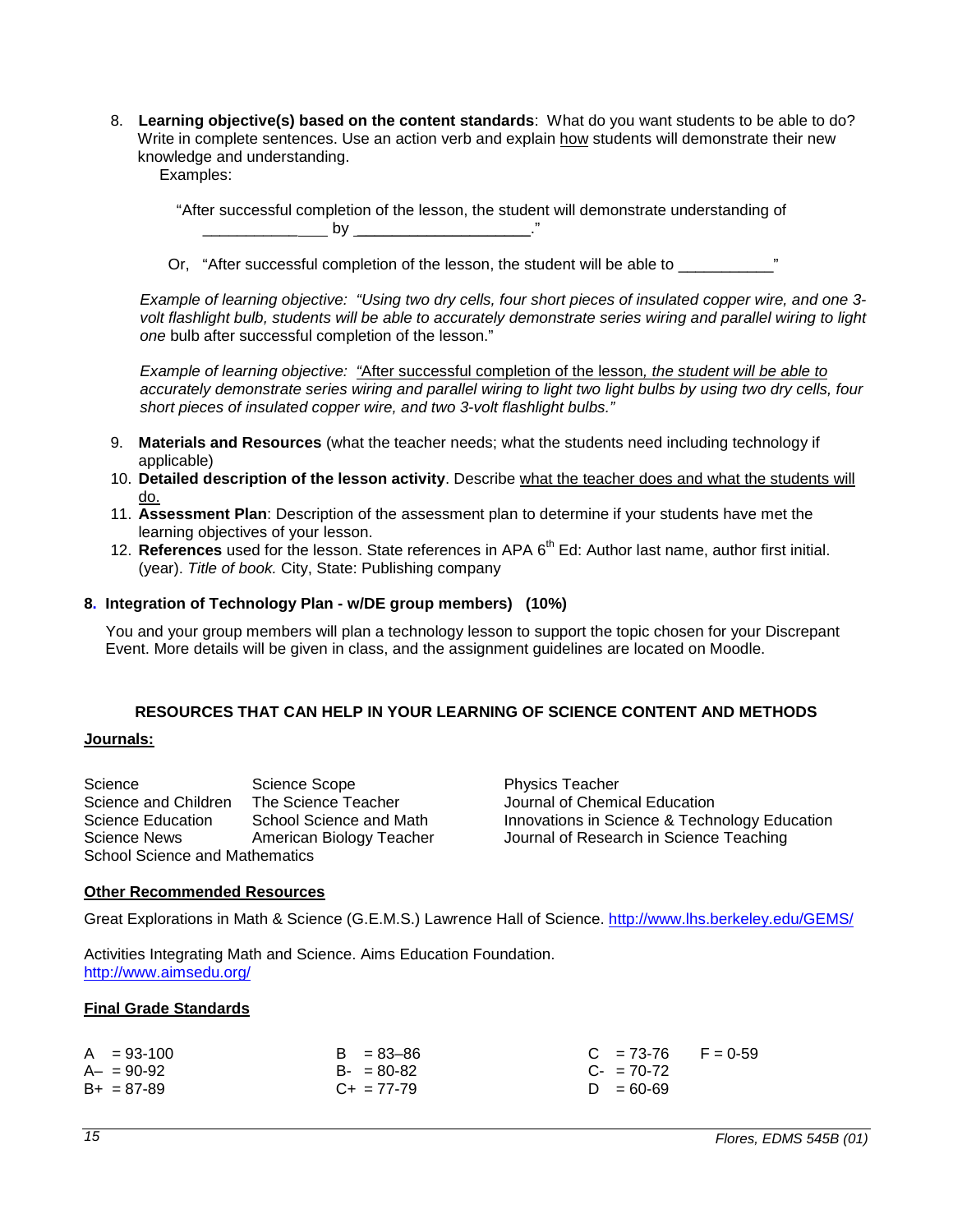It is expected that students will proofread and edit all their assignments prior to submission. Students will ensure that the text is error-free (grammar, spelling), and ideas are logically and concisely presented. The assignment's grade will be negatively affected as a result of this oversight. Each assignment will be graded approximately 80% on content and context (detail, logic, synthesis of information, depth of analysis, etc.), and 20% on mechanics. All reference/resource citations should use appropriate citation form. Please consult with the American Psychological Association (APA) format in the APA Manual,  $5<sup>th</sup>$  edition for citation guidance.

**NOTE:** You must maintain a B average (3.0 GPA) in your teacher education courses to receive a teaching credential from the State of California. Courses are not accepted if final course grades are below a C+.

# **Exemplary "A" Students**

- 1. Demonstrate serious commitment to their learning, making full use of the learning opportunities available and searching out the implications of their learning for future use.
- 2. Complete all assignments thoroughly, thoughtfully and timely.
- 3. Make insightful connections between assignments and their developing overall understanding of science concepts; continually questioning and examining assumptions in a genuine spirit of inquiry.
- 4. Attends every class, always timely, and shows high level achievement of course goals.
- 5. Display a "can do" attitude, give 100%, and works to help others learn too.
- 6. Contributes a great deal to class environment, showing respect and concern for all members.

# **"B" Students**

- 1. Completes all assignments, all on time, and demonstrates the ability to summarize, analyze, and/or reflect at fairly high levels, showing consistent improvement over time.
- 2. Completes all of the reading assignments and develops thoughtful and fairly thorough responses.
- 3. Produces work that is close to professional level in terms of both content and writing, working to develop a strong command of writing, speaking, planning and presenting.
- 4. Develops presentations demonstrating significant learning.
- 5. Presents confidently and intelligently, demonstrating effective teaching skills.
- 6. Attends every class meeting and is regularly engaged during class.
- 7. Contributes to the positive environment of the class by respecting all members.

*It is expected that students will proofread and edit all their assignments prior to submission. Students will ensure that the text is error-free (grammar, spelling), and ideas are logically and concisely presented. The assignment's grade will be negatively affected as a result of this oversight. Each assignment will be graded approximately 80% on content and context (detail, logic, synthesis of information, depth of analysis, etc.), and 20% on mechanics. All reference/resource citations should use appropriate citation form. Please consult with the American Psychological Association (APA) format in the APA Manual, 6th edition for citation guidance.*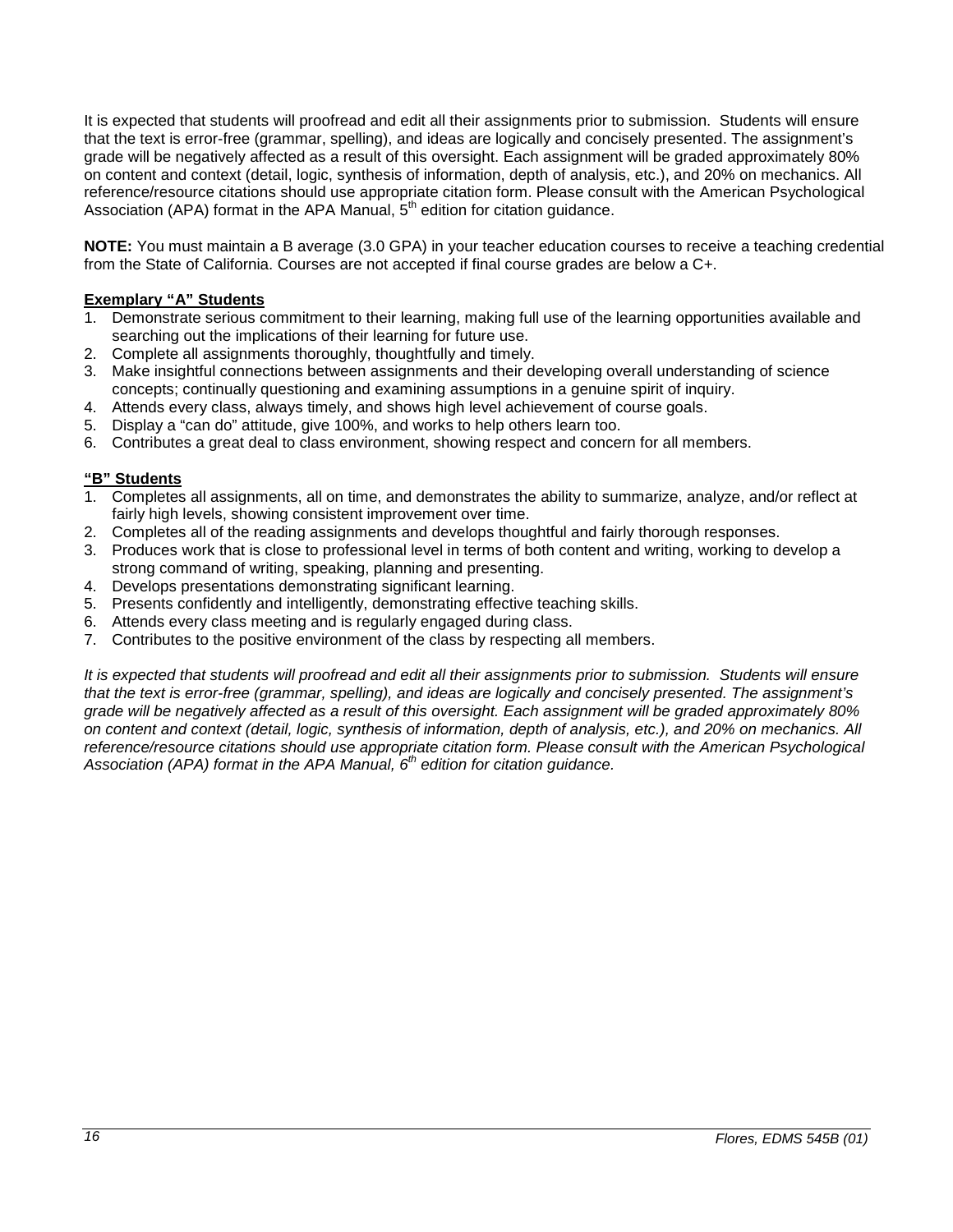# **COURSE SCHEDULE**

<span id="page-16-0"></span>

| <b>Class</b><br><b>Session</b> | <b>Date</b> | <b>Topics &amp; Activities</b>                                                                                                                       | <b>Text Readings &amp; Work Due</b>                                                                                                                                                                                               |
|--------------------------------|-------------|------------------------------------------------------------------------------------------------------------------------------------------------------|-----------------------------------------------------------------------------------------------------------------------------------------------------------------------------------------------------------------------------------|
| 1                              | 8/31/15     | <b>Course Overview/Syllabus Review</b>                                                                                                               | Bring course syllabus to class                                                                                                                                                                                                    |
|                                |             | <b>Next Generation Science Standards</b><br>(NGSS)<br>~ NGSS Standards Tasks IA, IB, II<br>explained                                                 | <b>Bring course text to class</b><br>- Read Chapters 1 and 2, 3 of Teaching Science to<br>Children as a framework and foundation for<br>course concepts & skills                                                                  |
|                                |             | <b>Groups Sign-ups:</b><br>~ NGSS Standards<br>~ Book Club<br>$\sim$ Invention Convention                                                            | Access and read NOS document:<br>http://www.nextgenscience.org/sites/ngss/files/Append<br>ix%20H%20-                                                                                                                              |
|                                |             | ~ Discrepant Events in Science<br>groups sign-ups<br>~ The Nature of Science                                                                         | %20The%20Nature%20of%20Science%20in%20the%<br>20Next%20Generation%20Science%20Standards%2<br>04.15.13.pdf                                                                                                                         |
|                                |             | ~ A Private Universe (tentative)                                                                                                                     | http://www.indiana.edu/~ensiweb/nos.pdf                                                                                                                                                                                           |
| $\overline{2}$                 | 9/14/15     | <b>Next Generation Science Standards</b><br><b>Presentations</b>                                                                                     | Bring Next Generation Science Standards book to all<br>classes.                                                                                                                                                                   |
|                                |             | <b>Intro to Concept Mapping of science</b><br>content: The Big ideas in Science<br><b>Teaching &amp; Learning</b>                                    | Due: NGSS Tasks IA & IB (Individual). Post to<br>Moodle AND hard copy in course folder                                                                                                                                            |
|                                |             | Science inquiry activities<br><b>Sequencing Instruction to Support</b><br>Learning Outcomes: What teaching<br>strategies ensure participation of ALL | DUE: NGSS Task II presentations due (team):<br>Post group Lesson Sketch and group PPT to<br>Moodle - (one group member posts for team AND<br>one person places group lesson sketch in his/her<br>folder with team members' names) |
| 3                              | 9/21/15     | students?<br><b>Book Club Session</b>                                                                                                                | Read Learning Cycle Handout on Moodle and bring a                                                                                                                                                                                 |
|                                |             |                                                                                                                                                      | copy to class or download to computer                                                                                                                                                                                             |
|                                |             | <b>Lesson Planning in Science</b><br><b>Inquiry - Discrepant Events:</b><br>Why teach science this way?                                              | *** Access Discrepant Events Assignment<br><b>Guidelines on Moodle course site</b>                                                                                                                                                |
|                                |             | <b>Sequencing Instruction to Support</b><br><b>Learning Outcomes:</b><br>II. The Learning Cycle: Using the                                           | Read Chapter 4 or 5 or 6 of Teaching Science to<br>Children                                                                                                                                                                       |
|                                |             | 5-E model<br><b>Writing Essential Questions</b><br>Writing Learning Objectives to                                                                    | Due: Book Club Reading Response (4, 5, 6) or<br>Concept Map 4, 5, or 6                                                                                                                                                            |
|                                |             | support assessment in science                                                                                                                        | Discrepant Events Topic chosen and finalized by<br>Session 3 (9/21//15). Please vet your activity with                                                                                                                            |
|                                |             | ~ Science inquiry activities                                                                                                                         | the course instructor.                                                                                                                                                                                                            |
|                                |             |                                                                                                                                                      | ***DE presentations begin in Session 5.                                                                                                                                                                                           |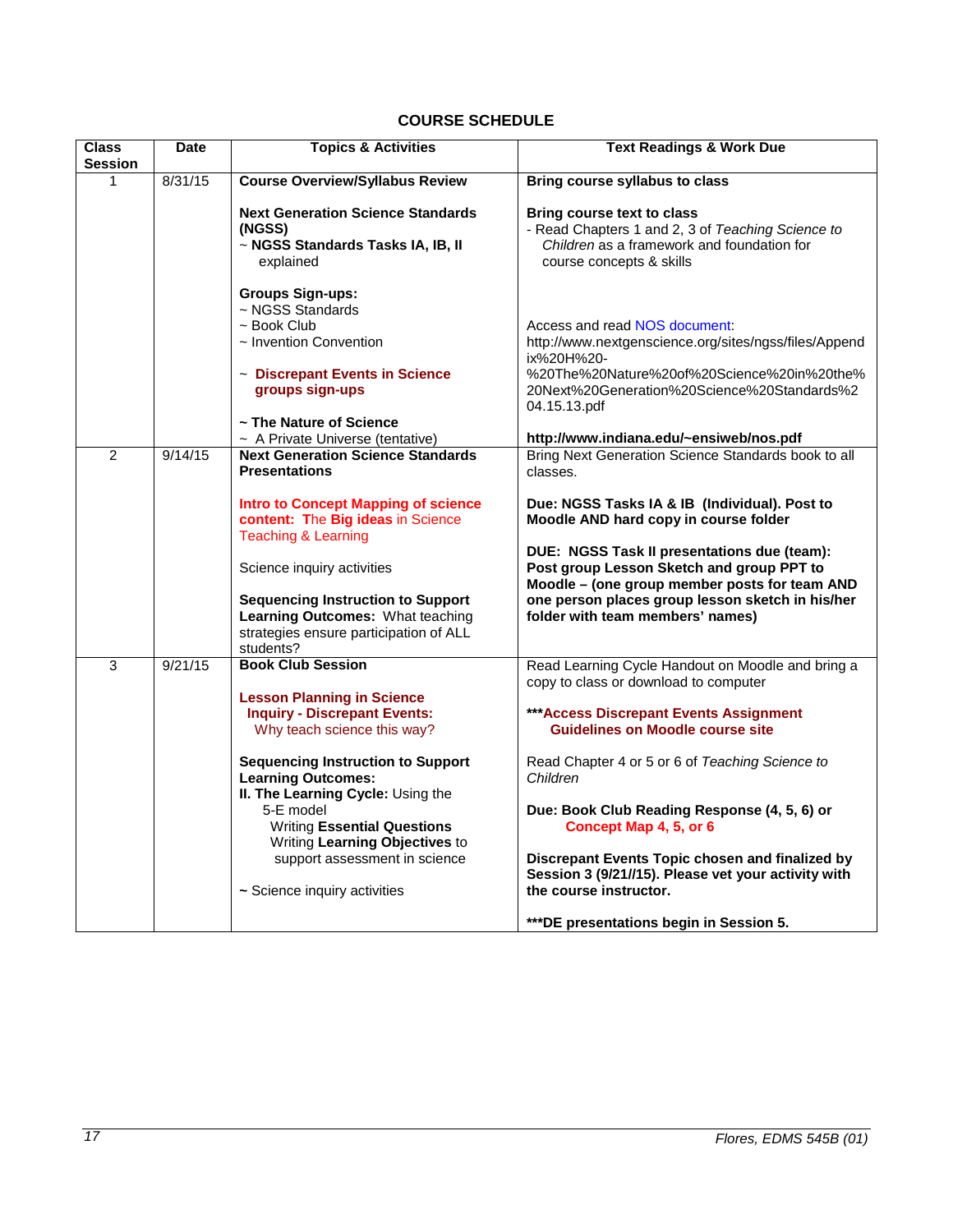| <b>Class</b> | <b>Date</b> | <b>Topics &amp; Activities</b>                                                                                                                                                       | <b>Text Readings &amp; Work Due</b>                                                                                       |
|--------------|-------------|--------------------------------------------------------------------------------------------------------------------------------------------------------------------------------------|---------------------------------------------------------------------------------------------------------------------------|
| Session      |             |                                                                                                                                                                                      |                                                                                                                           |
| 4            | 9/28/15     | <b>Book Club Session</b>                                                                                                                                                             | Read Chapter 7 or 8 or 9 of Teaching Science to<br>Children                                                               |
|              |             | <b>Investigative Science Learning: "Doing"</b><br><b>Science in the Classroom</b><br>~The Scientific Method<br>~ Research Questions and Hypotheses<br>~ Carrying out a research plan | Due: Book Club Reading Response (7.8.9) or<br>Concept Map: 7, 8, or 9:                                                    |
|              |             | Making Science Content Accessible to ALL<br>students:<br>~ Adapting science curriculum for<br>students with special needs                                                            | http://www.glencoe.com/sec/teachingtoday/subject/sp<br>ecial_ed.phtml<br>http://www.teachingtips.com/blog/2008/06/25/the- |
|              |             | Science inquiry activities                                                                                                                                                           | ultimate-guide-to-special-needs-teaching-100-<br>resources-and-links/                                                     |
|              |             | <b>Check in on Discrepant Events Lessons</b><br>for in-class presentations starting next<br>week.                                                                                    | https://www.asdk12.org/depts/science/ESCARGOtweb<br>/documents/ScienceInquiry.pdf                                         |
|              |             | Intro to Citizen Science: Bring your<br>computer!                                                                                                                                    |                                                                                                                           |
| 5            | 10/05/15    | <b>Book Club Session</b>                                                                                                                                                             | Read Chapter 10 or 11 or 12 of Teaching Science to                                                                        |
|              |             |                                                                                                                                                                                      | Children                                                                                                                  |
|              |             | <b>Inquiry Processes in Science:</b><br>Science process skills & scientific attitudes                                                                                                | Due: Book Club Reading Response (10, 11, 12)<br>or Concept Map: 10, 11, or 12                                             |
|              |             | Science safety guidelines for the science                                                                                                                                            |                                                                                                                           |
|              |             | classroom                                                                                                                                                                            | ***Discrepant Events Presentations:                                                                                       |
|              |             | Science inquiry activities                                                                                                                                                           | Teams 1 & 2. Post DE Lesson Template<br>to Moodle-one posting per team.                                                   |
|              |             | <b>Introduction to Invention Convention:</b><br><b>Group brainstorm list-upload to Moodle</b><br>Session 6.                                                                          | Provide a link to video.<br><b>Upload DE Reflection to Moodle.</b>                                                        |
| 6            | 10/12/15    | <b>Book Club Session</b>                                                                                                                                                             | http://www.csun.edu/science/ref/language/teaching-                                                                        |
|              |             | <b>Teaching Science to English Learners</b>                                                                                                                                          | ell.html<br>Read Chapter 13, 14, or 15 of Teaching Science to                                                             |
|              |             | <b>Assessment:</b> What are the best<br>indicators to assess that students have<br>learned and understood the intended<br>outcomes?                                                  | Children<br>Due: Book Club Reading Response (13, 14, 15)<br>or Concept Map: Ch. 13, 14, or 15                             |
|              |             | Science inquiry activity                                                                                                                                                             | *** Discrepant Events Presentations:<br>Teams 3 & 4. Post DE Lesson Template<br>to Moodle-one posting per team.           |
|              |             |                                                                                                                                                                                      | Provide a link to video.<br><b>Upload DE Reflection to Moodle</b>                                                         |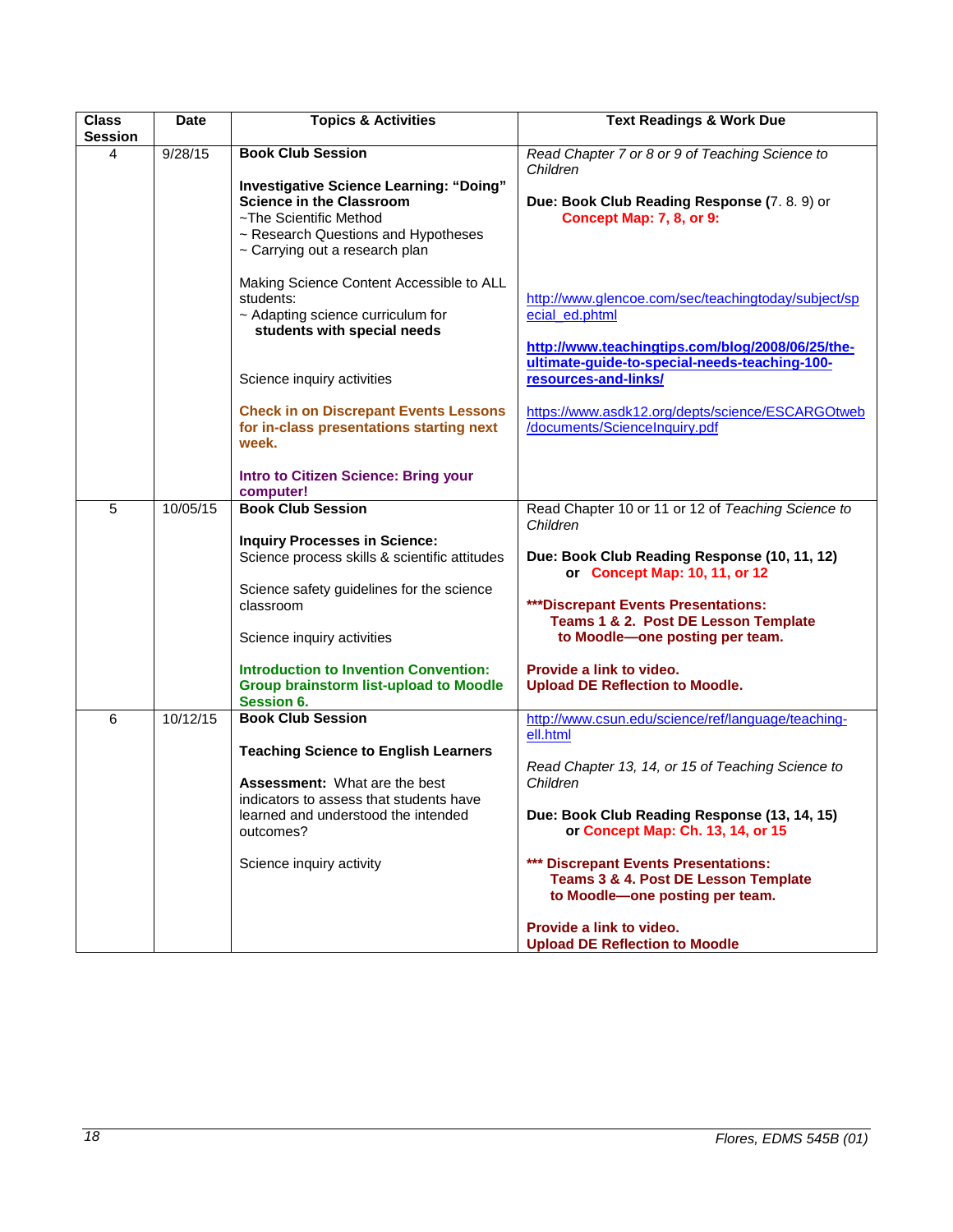| <b>Class</b><br>Session | <b>Date</b> | <b>Topics &amp; Activities</b>                                                                                                                                                      | <b>Text Readings &amp; Work Due</b>                                                                                                                                                                                                                                       |
|-------------------------|-------------|-------------------------------------------------------------------------------------------------------------------------------------------------------------------------------------|---------------------------------------------------------------------------------------------------------------------------------------------------------------------------------------------------------------------------------------------------------------------------|
| $\overline{7}$          | 10/19/15    | <b>Book Club Session</b>                                                                                                                                                            | Read Chapter 16 or 17 or 18 of Teaching Science to<br>Children                                                                                                                                                                                                            |
|                         |             | Writing Across the Curriculum<br>http://www.michigan.gov/documents/md<br>e/Science_WAC_2_3_264454_7.pdf<br>Science inquiry activity                                                 | Due: Book Club Reading Response (16, 17, 18)<br>or Concept Map: 16, 17, or 18<br>*** Discrepant Events Presentations:<br>Teams 5, 6, & 7. Post DE Lesson Template<br>to Moodle-one posting per team.<br>Provide a link to video.<br><b>Upload DE Reflection to Moodle</b> |
| 8                       | 10/26/15    | <b>Book Club Session</b>                                                                                                                                                            | Read Chapter 19, 20, or 21 of Teaching Science to                                                                                                                                                                                                                         |
|                         |             | Science Exploratoriums<br>http://www.exploratorium.edu/                                                                                                                             | Children<br>Due: Book Club Reading Response (19, 20, 21)<br>or Concept Map: 19, 20, or 21                                                                                                                                                                                 |
|                         |             | http://www.nonprofitcommons.org/content/<br>npc-52413-featured-presentation-<br>exploratoriums-virtual-museum-and-<br>immersive-science<br><b>Invention Convention: Check in on</b> | Start finalizing Discrepant Events Lab Books                                                                                                                                                                                                                              |
|                         |             | progress of IC groups<br>Field Trip (TBD) or Guest Speaker                                                                                                                          |                                                                                                                                                                                                                                                                           |
| 9                       | 11/02/15    | Start planning for ID 381 capstone related<br>science lesson plan with capstone group<br><b>Introduction to Coding Skills for Kids:</b>                                             | Continue work on ID 381 capstone related science<br>lesson                                                                                                                                                                                                                |
|                         |             | Kodable and Scratch apps: Bring your<br>iPad!                                                                                                                                       | <b>DUE: DE Lab Notebooks</b>                                                                                                                                                                                                                                              |
| 10                      | 11/09/15    | <b>Technology In Science Teaching and</b><br>Learning: Science Web resources &<br>tools to enhance science teaching and<br>learning                                                 |                                                                                                                                                                                                                                                                           |
|                         |             | http://astroventure.arc.nasa.gov/                                                                                                                                                   |                                                                                                                                                                                                                                                                           |
|                         |             | http://www.chem4kids.com/files/atom_intro.<br>html                                                                                                                                  |                                                                                                                                                                                                                                                                           |
|                         |             | http://www.sciencechannel.com/games-<br>and-interactives/charles-darwin-game.htm                                                                                                    |                                                                                                                                                                                                                                                                           |
|                         |             | http://www.sciencenewsforkids.org/                                                                                                                                                  |                                                                                                                                                                                                                                                                           |
|                         |             | http://wonderopolis.org/                                                                                                                                                            |                                                                                                                                                                                                                                                                           |
|                         |             | http://thinkquest.org/pls/html/f?p=52300:30:<br>1872490608647644P30 CATEGORY I<br><b>D:CPJ SCIENCE TECHNOLOGY</b>                                                                   |                                                                                                                                                                                                                                                                           |
|                         |             | http://www.lhsgems.org/gemsguides.html                                                                                                                                              |                                                                                                                                                                                                                                                                           |
|                         |             |                                                                                                                                                                                     |                                                                                                                                                                                                                                                                           |